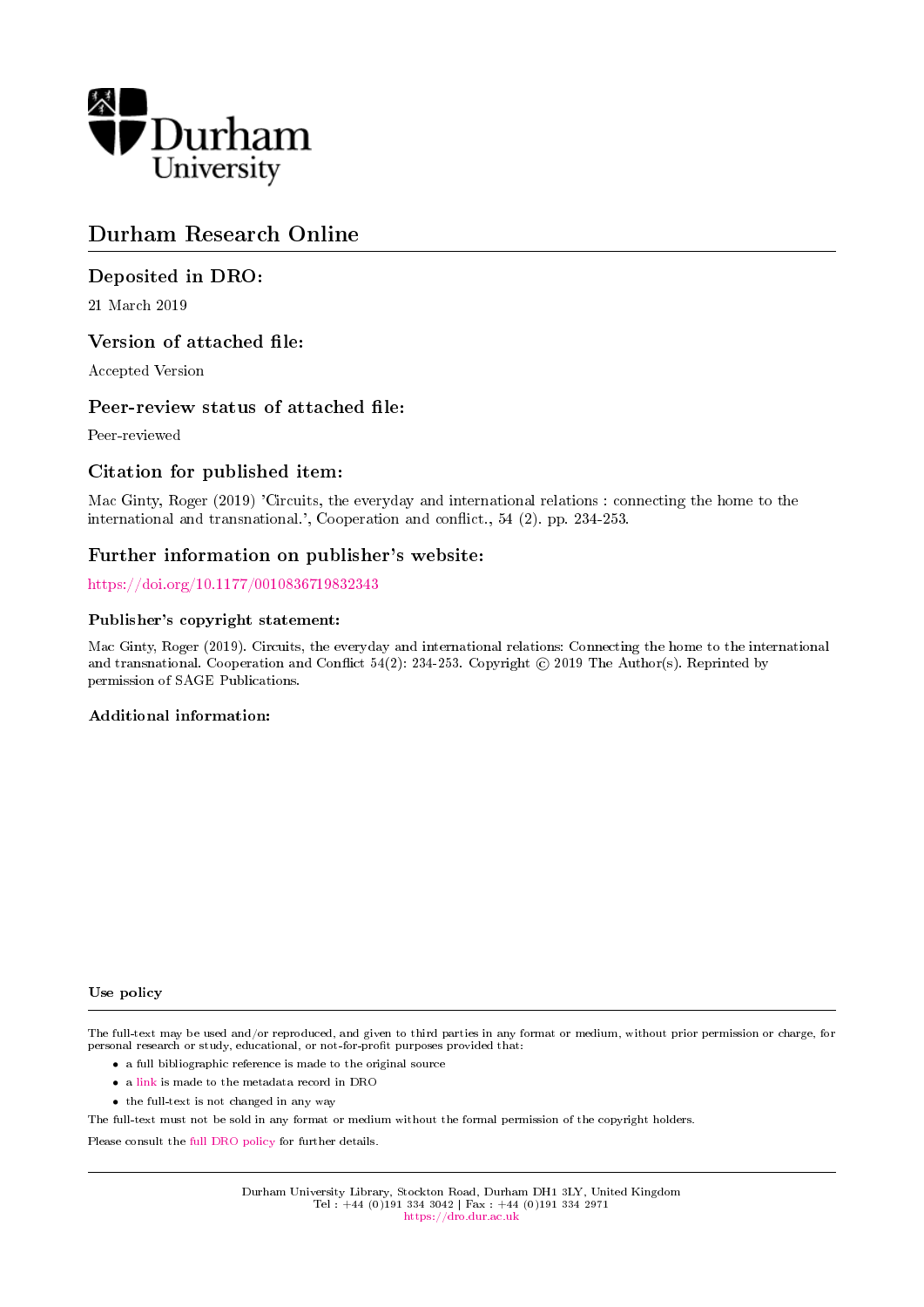# **Circuits, the everyday and IR: Connecting the home to the international and transnational**

**Key words: home, everyday, ontological security, peace, circuits**

# **Abstract**

The primary aim of this article is methodological. It proposes circuitry as an analytical device – not a mere metaphor – as a way of connecting the everyday and the hyper-local to the national, international, transnational and all levels in between. Thus the article is concerned with IR's perennial levels of analysis problem. The study is prompted by empirical research from the Everyday Peace Indicators project in which research subjects narrated their own (in)security in terms of the home and the immediate vicinity of the home. The home can be regarded as a key part of everyday and ontological security for many people, but how do we connect this to the international and transnational. The article draws on literature on engineered and biological circuits in order to propose a novel analytical device with which to emphasise the connectivity between apparently unconnected levels. A life history is used to illustrate how the analytical device might be operationalized.

# **Introduction**

A thread running through focus group transcripts from the Everyday Peace Indicators project was the importance of the home and the immediate vicinity of the home to perceptions of (in)security. This finding resonates with everyday, vernacular and ontological worldviews. What was very noticeable in the transcripts was how focus group participants did not make connections between their localised view of (in)security on the one hand, and international and transnational structures and dynamics on the other. Yet, patently localised situations in South Africa, Uganda and Zimbabwe were contained within, and connected to, much larger dynamics and political economies. This prompts the question around which this article is organised: how can the home, and by extension the everyday, be connected to the international and transnational? It is clear that the ontological and direct (in)securities captured by the focus group transcripts cannot be analysed in isolation. They occur in contexts and political economies that stretch far beyond the immediate locale of the (in)security. This article proposes a novel analytical approach to connecting the local and the nonlocal in IR: circuitry.

The article contends that circuitry – both biological and engineered – can be utilised as an analytical device. As will be elaborated later, circuits provide a way of comprehending the connections and tensions between the everyday and wider systemic dynamics. IR rarely takes seriously enough the hyper-local – such as the home – and so a major part of this article is concerned with explicating the significance of the vernacular, everyday and ontological dimensions in IR.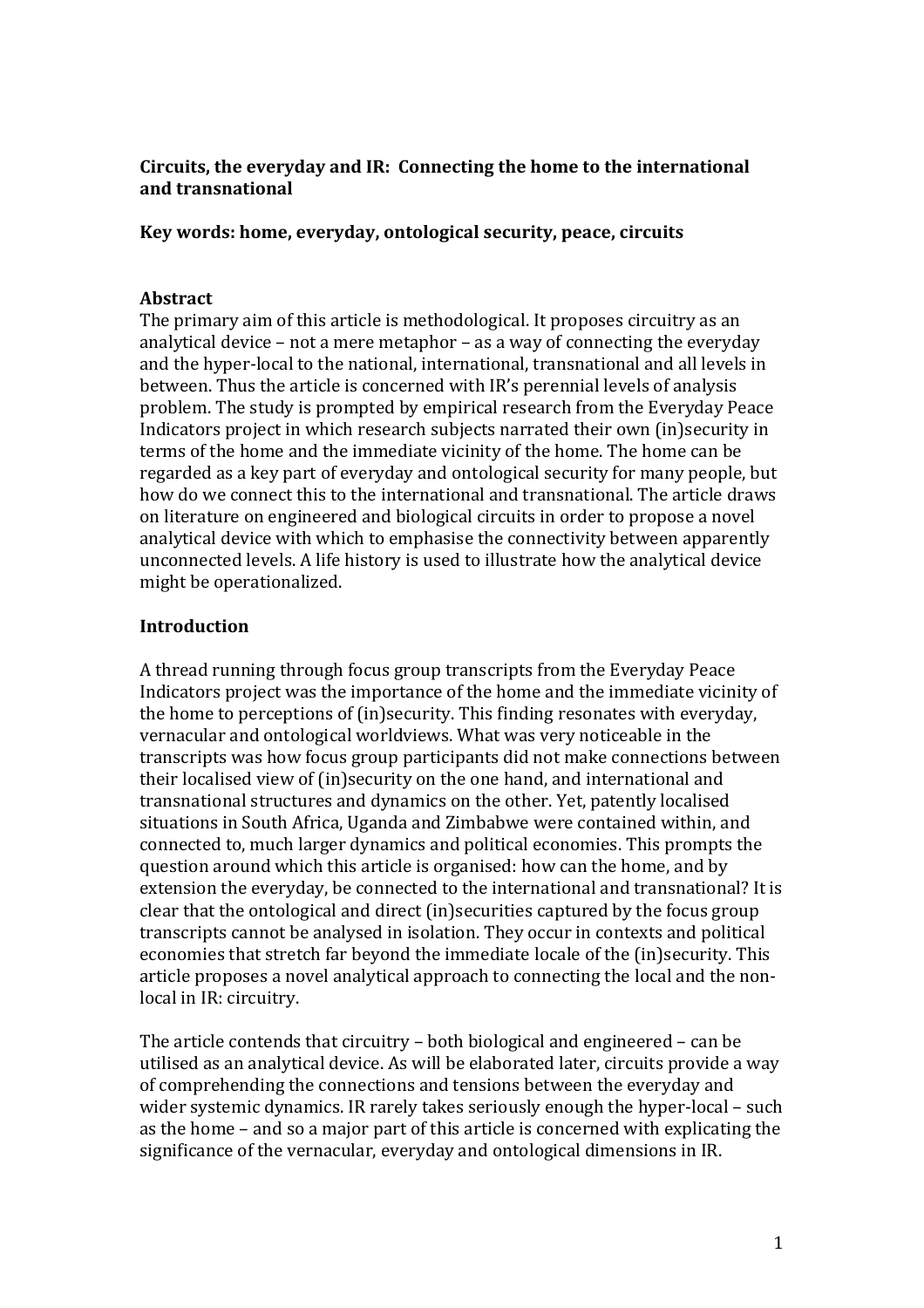In many respects this article is concerned with issues of epistemology, and an awareness that interpretations of social phenomena are likely to be shaped by where we sit. This article argues for a situatedness (Neumann and Neumann 2015) that is cognisant of the importance and meanings of the home. This requires a further stretching of traditional IR perspectives that tend to prioritise levels of analysis far removed from the routine and intimate spheres of everyday life. As such, this article may be read as a critique of meta-level IR and its unconcern with the everyday. The key intellectual contribution of the article is the construction of an analytical device capable of capturing the multi-scalar and dynamic nature of the complex social systems. It can be read as encouragement to move beyond the binaries that are much beloved in International Relations (Tickner 2013; Srivastava and Sharma 2014).

In terms of structure, the article begins with a brief note on the Everyday Peace Indicators project. The project revealed the home, or immediate vicinity of the home, to be a common and primary referent in discussions of peace and security. In its second section, the article unpacks three neighbouring concepts that will help us better understand the concept of the home: everyday, vernacular and ontological and their relevance to IR. Importantly, and moving beyond some IR lenses, this article does not see these concepts solely in terms of (in)security. Instead, they are primarily epistemologies that assist us in gaining a more complete understanding of social phenomena. The third section discusses the concept of the home. The concept has been much discussed by feminist scholars of IR, and has gained greater prominence through literature on ontological security (Kinnvall 2004; see also Innes 2017). The case is made that IR needs to pay due attention to the home – something that will require methodological and epistemological innovation as it stretches IR beyond what it was originally designed for. The fourth section introduces the notion of circuitry as a way of connecting the hyper or very local (the home) and the international and the transnational. It proposes five ways in which the notion of circuitry can be useful in helping us understand the connections between the local and the extra-local. The concluding discussion seeks to operationalize circuitry as an analytical device. Using a life history, it connects the home(life) of an individual to wider circuits that operate at multiple levels.

# **The Everyday Peace Indicators project**

The Everyday Peace Indicators project sought to construct and pilot a robust methodology that would allow the collection of bottom-up indicators of everyday peace and security. These bottom-up, vernacular indicators were then turned into community-wide surveys in South Africa, Uganda and Zimbabwe. The community–sourcing methodology drew heavily on ecology and participatory rural appraisal (PRA) techniques (Parkins et al 2001), and was facilitated through partnership with local NGOs. Participatory techniques are not without their pitfalls such as a tendency to overlook – and sometimes reinforce – power structures and exclusions (Parpart 2000: 7-8; Cottrell and Parpart 2006). The project team did its best to try to ameliorate these problems, although the extent to which research that is funded and directed from the global north can ever be truly 'participatory' is questionable (Firchow and Mac Ginty 2017: 22). While the researcher aims to have a light footprint, especially when examining something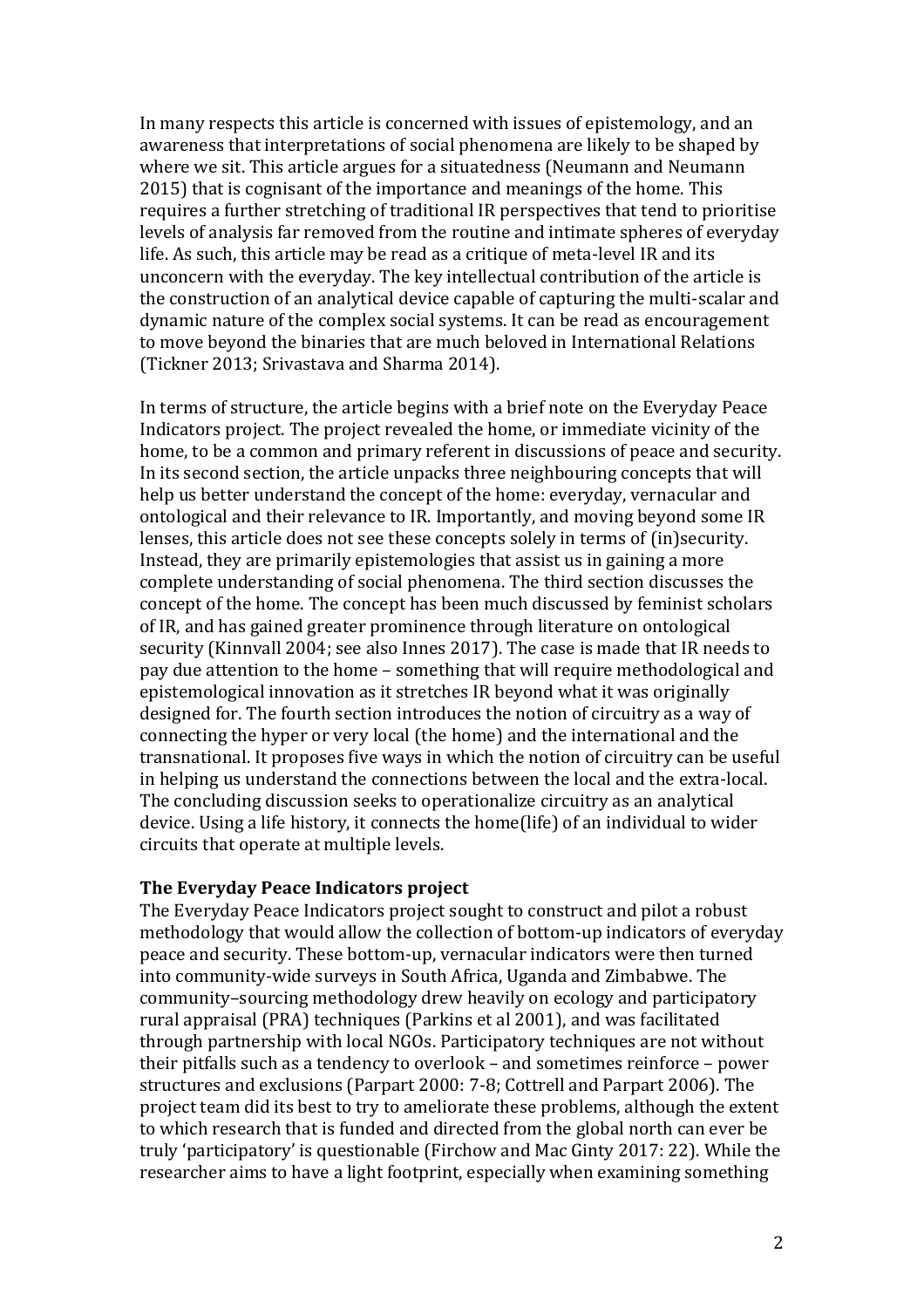as delicate as the everyday, there must be an acknowledgement that all research on human subjects has an impact. Within the broader issue of the epistemologies associated with Peace and Conflict Studies research, lies the issue of researcher positionality and the ability to skew research through assumptions and biases. Many of the assumptions underpinning research are so embedded as to constitute a form of conceit (Chabal 2012). Although reseach may take care to be authentic to bottom-up discourse, there is no satisfactory answer to Spivak's (1988) question of 'Can the subaltern speak"'. Any attempt to speak on behalf of the subaltern immediately raises questions of power.

Communities were chosen in conjunction with the partner NGOs and, as far as possible, we sought to have a mix of communities in each country: rural/urban, experiencing conflict in recent/not recent years, and experiencing peacebuilding or reconciliation intervention in recent/not recent years. Separate focus groups were held for youth, men and women in each of the communities, and focus group participants were asked to discuss their meanings of peace, security and how they recognised changes in relation to peace and security. The purpose of the focus groups was to develop community-level indicators of peace, security and change, and the separate focus groups for men, women and youth led to verification focus groups in each community whereby a selection from each cohort chose, by consensus, their agreed set of community indicators. These indicators where then converted into surveys that were shared with the wider community. The surveys were then repeated to track change over time. For the purposes of this article, only the focus group part of the research is relevant.

All of the research was conducted in accordance with the research ethics protocols set down by the author's then university. Participation in the focus groups was voluntary and restricted to adults. In Zimbabwe and South Africa in particular, consideration was given to the security of focus group participants. In relation to Zimbabwe there was concern that state security agents would monitor focus group discussions. In South Africa, criminality, and the outbreak of a gang feud in one of the research areas, meant that the timing and location of focus groups was constrained. Focus group participants were given much leeway in discussions in order to allow vernacular expressions to come through. This meant that the transcripts, at times, had a somewhat meandering quality but their was much richness in their discursive and vernacular nature. Further project details are available at everydaypeaceindicators.org.

### **The everyday, vernacular and ontological**

The concepts of the everyday, vernacular and ontological are cognate with many overlaps, but bear scrutiny because of differing etymologies and the insights they offer. While each of these concepts have had sophisticated theoretical and conceptual treatments in relation to IR and other social sciences, their significance is quite straightforward: they help us move our purview away from overwhelmingly state-centric and institutionalist perspectives of the international. As Kay (2012: 260) notes in relation to ontological security, it 'shows the possibilities and limits for exporting formally rational, state-centred models of peacemaking, and reminds us that the urban geographer might be as important a security actor as the diplomat or the security representative'. By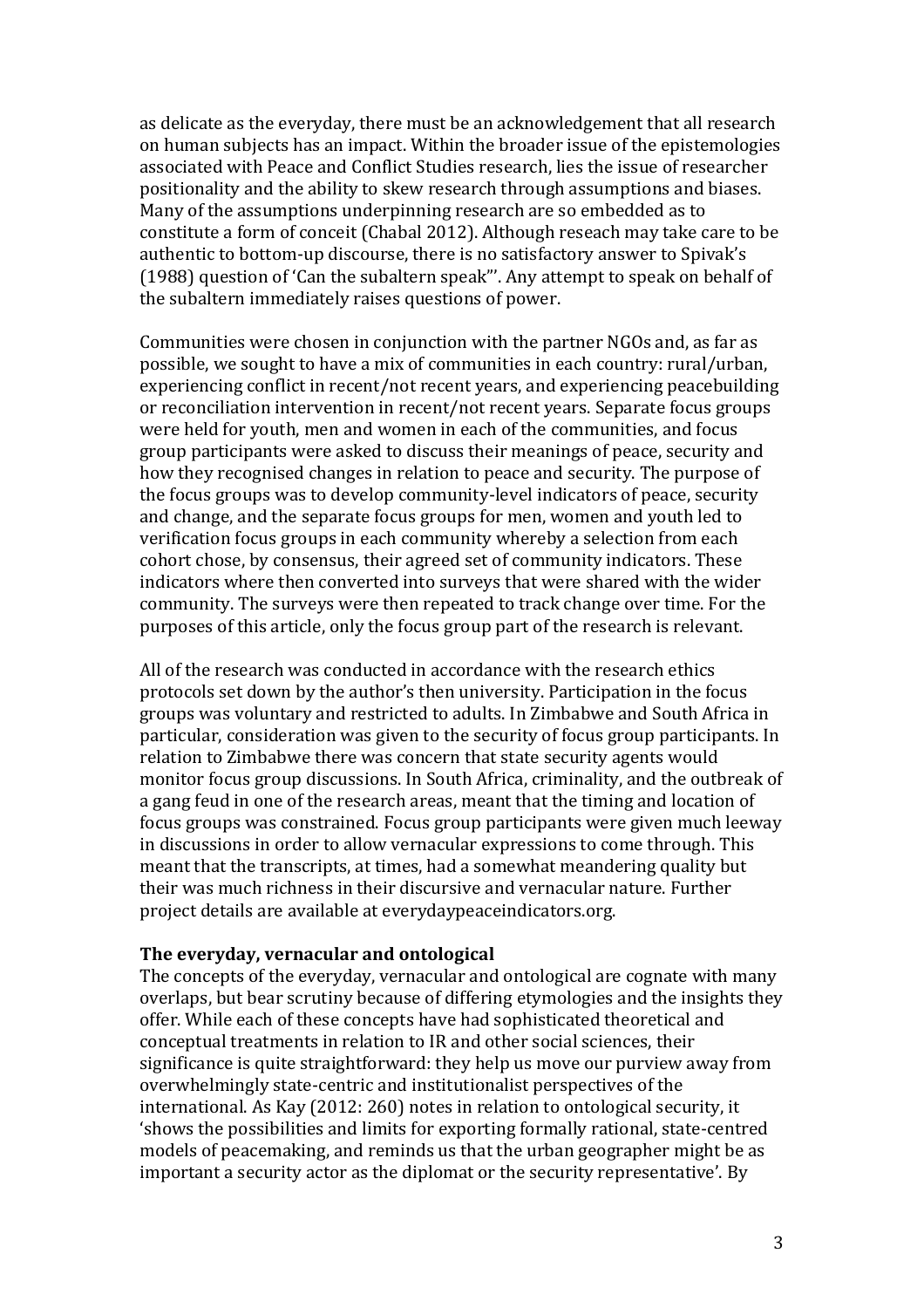utilising everyday and ontological perspectives, and multiple levels of analysis, we can develop more rounded and grounded frames of reference in relation to social phenomenon. The significance of these concepts from the point of view of this article is that they provide an over-arching framework in which we can further conceptualise the notion of the home and the practices associated with it. This will then provide a jumping off point for attempts to connect the home and the international.

In many ways, traditional approaches to IR have been a study of the exceptional and outliers. Whether through a focus on exceptional nations (Lepgold and McKeown 1995; Holsti 2011; see also Hodgson 2009), exceptional statesmen (and they usually have been men) (Kissinger 1994) or exceptional events like war or secession (Kissinger 2003), a key focus has been on order (Morgenthau 1948; Huntingdon 1996) and deviations from it (Carr 1946). A steady focus has also been maintained on elites, institutions, borders and thus IR has been justifiably accused of ethnocentrism. As Picq (2013: 446) observed, 'epistemologically speaking, IR remains a confined space'. Only relatively recently have mainstream IR authors sought to theorise a networked and transnational world (Keohane 2005; Slaughter 2017). But even then, it remains valid to question the extent to which approaches to IR have been gendered, taken full account of coloniality, and the biases towards an assumed Euro-Atlanticist centre (Sabaratnum 2013). It is in this context, that is, IR's sclerotic investigation of non-traditional epistemologies and methodologies, that the concepts of the vernacular, the everyday and the ontological are unpacked.

The vernacular dimension of security operates in at least two respects. At one level it is a way of seeing and narrating the world around us. Thus, for example, 'vernacular security' may be regarded as interpreting security or peace according to localised and culturally sensitive mores. This narration may be disruptive to hegemonic accounts of conflict: ' … vernacular constructions, experiences and stories of (in)security have the potential to disrupt "official" accounts and repoliticize the technocratic origin of national security policies' (Vaughan-Williams and Stevens 2016: 42). Vernacular accounts may involve the subaltern speaking in ways that change the principal referent of security, and may seek to recast the basis and impact of a conflict. After all, states, international organisations, media outlets and academics often invest significant energy into de-vernacularising local accounts of conflict (Scott 2013: 96-98). This reflects the second dimension upon which vernacular security operates: it can change the level of analysis and compel security and peace to be examined in ways that are contextualised and mindful of the local, hyperlocal and even individualised and embodied experiences (Vaughan-Williams and Stevens 2016: 44). This points to an important criticism of the vernacular frame, and one that goes to the heart of this article – the likelihood that vernacular accounts 'will always be measured against a universal and implicitly European kind of "real" modernity' (Brubant 2005: 277; see also Sabaratnum 2013 and Laffey and Nadarajah 2012). There is a sense of the local and the vernacular as perpetual antonyms to Eurocentric epistemologies and accounts. Thus networked, relational and localised accounts of IR have to work hard to be seen as valid in their own right.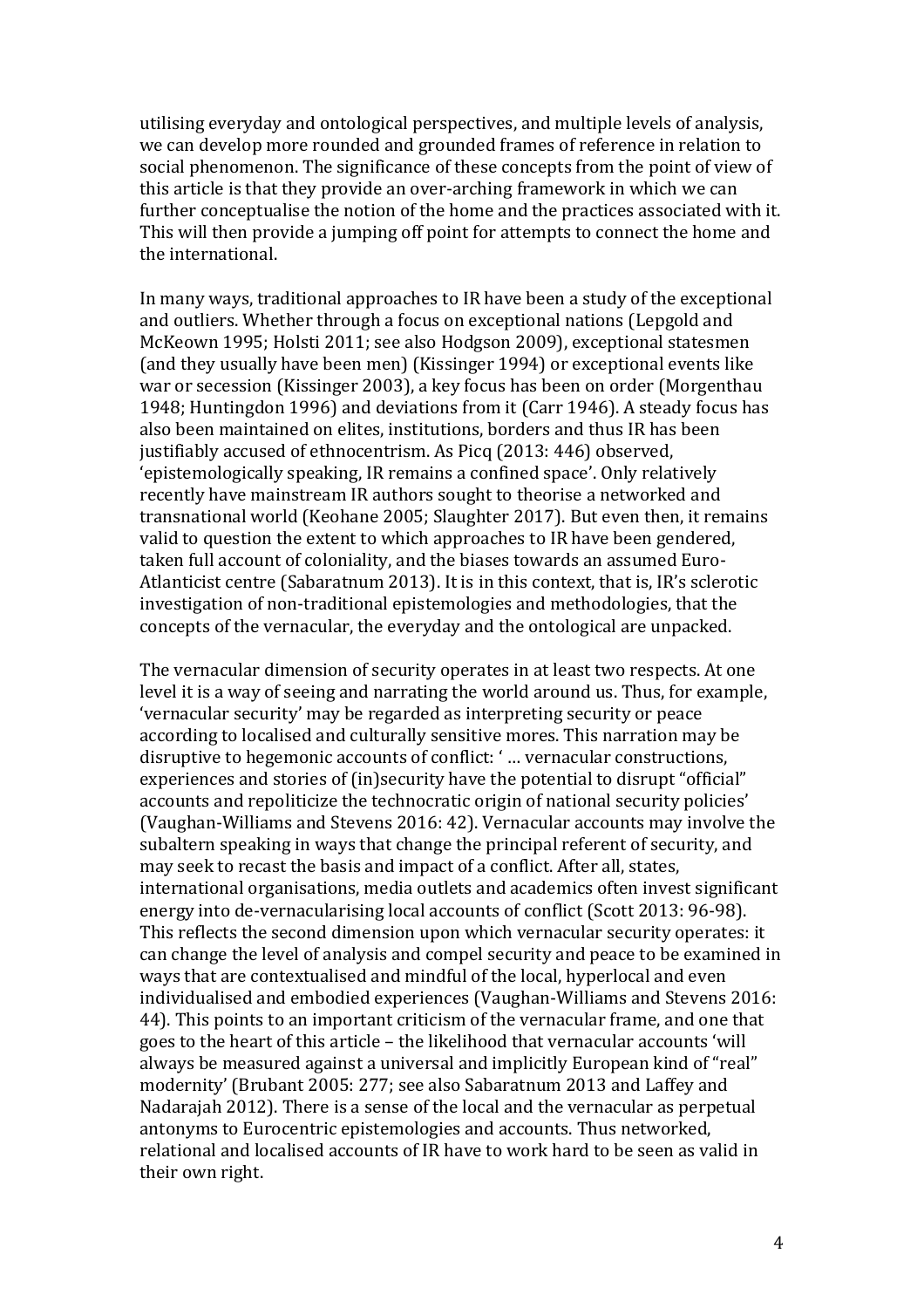Fundamentally, the notion of the vernacular can be seen as a translation device with the potential to rearticulate narrations and definitions of peace and security that may be more locally meaningful. As such, it has the potential to be subversive, but it is worth noting that vernacular accounts and turns are not without dangers. The local level is often the site of exclusion, patriarchy and discrimination and so it is important not to romanticise all things vernacular (Richmond 2011).

A last point on the vernacular as a translation device is that scholarly discourse risks de-vernacularising local narrations. The term 'ontological security', for example, has been enthusiastically embraced by many academics even though it is highly unlikely that any interviewee or focus group participant would actually use it. As Noble (2005: 108) observed, a vernacular expression for ontological security is simply 'comfort'. The point is an important one, albeit an uncomfortable one to admit: scholarly interpretations of conflict and peoples' experiences of conflict can be anti-vernacular processes that risk stripping agency from individuals and groups who actually experience a conflict. This applies to qualitative and quantitative treatments of conflict that not only have their own scholarly argot, but also are reinforced by favourable political economies of knowledge production and research dissemination (Picq 2013: 445).

By examining daily routines and common practices, the notion of the everyday allows us to see how lifeworlds and ecologies are constructed, reconstructed and shape one another. Foucault (1984), de Certeau (1980) and others showed how an interrogation of the often prosaic aspects of life, for example in relation to daily hygiene regimes (Pylypa 1998), opened a window on power relations and the structure of society. The invocation of the concept of biopolitics encouraged scrutiny of the relationships between the body, society, states and concepts like self-discipline (Kotsila and Saravanan 2017).

A focus on the everyday demands not only different methodologies than those traditionally utilised in IR, but also a rethinking of epistemology so that a granularity of detail and a focus on quotidian rather than exceptional aspects of life came to the fore. The concept of the everyday has been seized enthusiastically by critical scholars of Peace and Conflict Studies who have sought to critique the liberal peace as an insensitive and often ineffective topdown behemoth. Initial work by Richmond (2009) and Roberts (2011) has been followed by work that has scoped out the need for bottom-up and people-centric approaches to peace that are contextually sensitive and aware of the possibilities of local agency (Stanley and Jackson 2016; Berents and McEvoy-Levy 2015; Randazzo 2016; Williams 2013). Conceptual and empirical work has sought to understand notions and practices of everyday peace whereby individuals and groups navigate life in deeply-divided and conflict-affected societies. These studies, drawing on sociology, anthropology, feminism, and critical geography, have unpacked the micro-dynamics of life in conflict-affected areas and have sought to develop accounts and analyses of conflict that emphasise emotional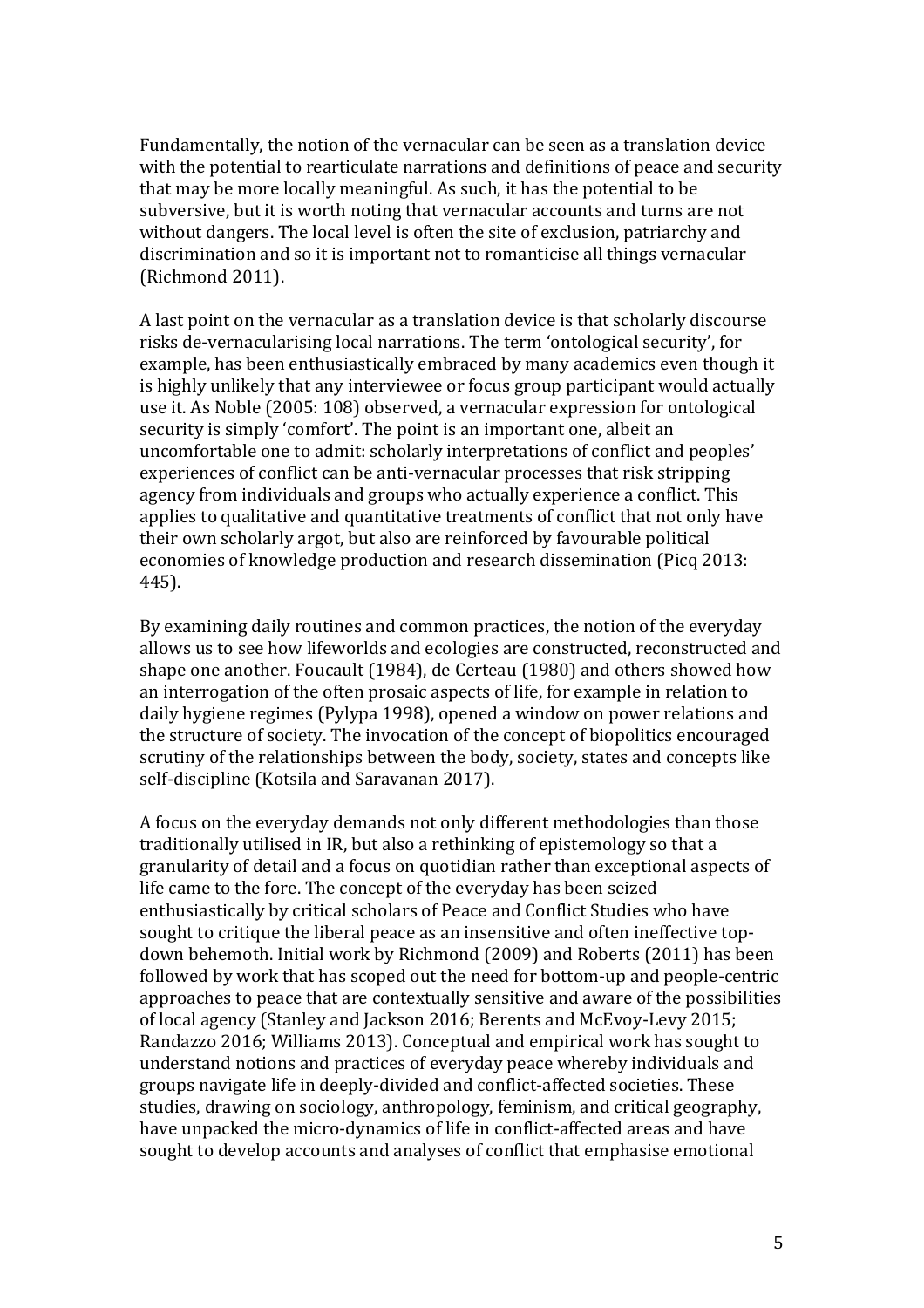intelligence, adaptability and agency (Williams 2015; Mitchell 2011; Fregonese 2012)

Essentially, the term 'everyday peace' relates to the sub-state and non-elite dimensions of peace, and emphasises its experiential dimensions whereby it is consumed, produced, co-produced and narrated by individuals and groups. It encourages us to think of the 'everydayness' of peace; that is, its chronic and ongoing aspects as opposed acute phenomena. As such it fits well with the notion of ontological security, or indeed ontological peace (Croft 2012: 221). Ontological security places the individual and group within a particular context and highlights how security (an affective as well as material phenomenon) results from a complex amalgam of identity, awareness and relatedness. At its most simple it is 'a security of being' (Dupuis and Thorns 1998: 27). It is, very much, a psycho-sociological concept that recognises 'a deep psychological need for a sense of security and constancy' (Hulse and Milligan 2014: 638). For Kay (2012: 236) ontological security can be an 'emotive, not always an overt cognitive experience' thus revealing how far removed it is from an International Relations of billiard balls and statecraft (Waltz 2001). Thus ontological security is concerned with the individual, the self and the networks they constitute and inhabit. It connects with the need to fulfil higher-order basic needs (Mitzen 2006: 343; Hulse and Milligan 2014: 638; see also Kinnvall and Mitzen 2017: 5) and is motivated by an underlying fear of precariousness and the need to understand it and protect against it (Croft 2012: 223; Mitzen 2006: 346).

Mitzen's seminal article on ontological security emphasises the importance of the everyday through routine, continuity and the sustaining of practices and identity (2006: 343, 346, 348). She observes that 'The need for ontological security is so deep, and our attachment to routines so profound, that we rarely see ontological security in daily life' (2006: 348). This embeddedness of ontological security is important from a methodological perspective as it places an onus on researchers to draw on sociologically and anthropologically inspired methods in order to see the banal (See Haddad 2014 on 'banal sectarianism'). Research methodologies that can identify and understand the micro-dynamics of relationships and sociality are not necessarily in the standard IR toolkit, and so somewhat unorthodox routes (like the lens offered by the home) become necessary.

From the perspective of this article, ontological security is very much connected with the home. Its concentration on a sense of belonging resonates with identification with the home, neighbourhood and community (Shani 2017: 277). This identification reminds of the significance of psychological value of security and how it stretches to imaginaries of the home and the homeland (Taylor 2013). Important here is the sense of continuity that individuals and groups might have with a particular home or district (Shani 2017: 282; Steele 2005: 526). We are encouraged to think of security not merely in terms of survival and preservation, but also in wider terms of the atmosphere or eco-sphere in which security is embodied and enacted (Browning and Joenniemi 2017). Ontological security entails a responsibility on individuals and communities to 'reflexively monitor' their own circumstances to assess if security is improving or not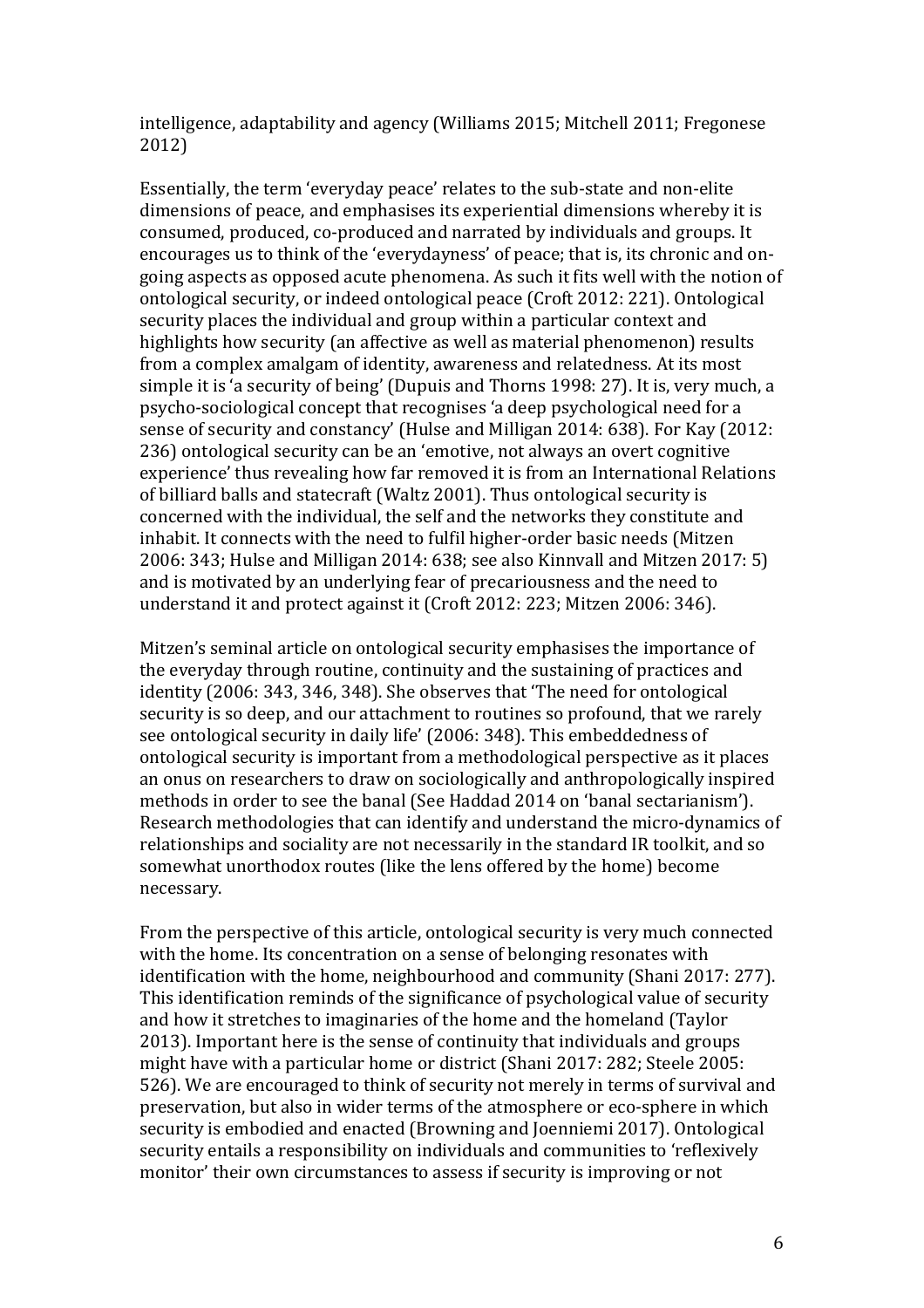(Cockain 2012: 341). The next section will further explore a key feature of the everyday – the home – before the article proceeds to investigate how the home can be connected analytically to other spheres.

# **The home**

Quotation 1

'Peace is still not complete because I sleep with fear of what will happen at night since our doors are broken every night hence I don't feel safe at all.'

- Woman, Gudele, South Sudan, 26 October 2013.

Quotation 2

We don't sleep at night instead we just stay up waiting for what may come up in the night … This has forced people to start having short calls (urinating) in small buckets within their houses in order to feel less exposed to danger out there.

Man, Gudelle, South Sudan, 26 October 2013.

Quotation 3

It's a risk just to cross the streets. Mothers stand on the balconies to see if it is safe for their kid to leave the court [low rise, poor quality public housing]. They wait for the kids in the other court [diagonally opposite) to see if it is safe to leave.

- Woman, Hanover Park, Cape Town, 12 December 2016

Quotation 4

The only peace you have is watching a video in your own house with the door locked.

-Man, Hanover Park, Cape Town, 12 December 2016

Quotation 5

[A sign of peace is] … people improving their house – renovating or extending it. But people would rather sell and move away altogether.

- Man, Atlantis, South Africa, 10 December 2016

The above quotations, from the Everyday Peace Indicators project, illustrate the importance of the home to everyday calculations of security and peacefulness. There is no pretence here that the quotations are representative of particular societies. They are provided to illustrate the frequency with which the home was invoked as a key referent in discussions of everyday peace and security.

By pointing towards the familiar, local and routine, the concepts of the vernacular, everyday and ontological encourage us to take seriously the notion of the home (Edjus 2017: 25). While the term has been extensively conceptualised in Sociology, it is less well developed in IR. Feminist scholars have unpacked the home as a site of patriarchy, production and the construction of identity, while those investigating ontological security have highlighted the importance of the home to identity and affective dimension of security. Traditional IR explorations of the home have been in relation to the homeland, the home front (Dobel 2010: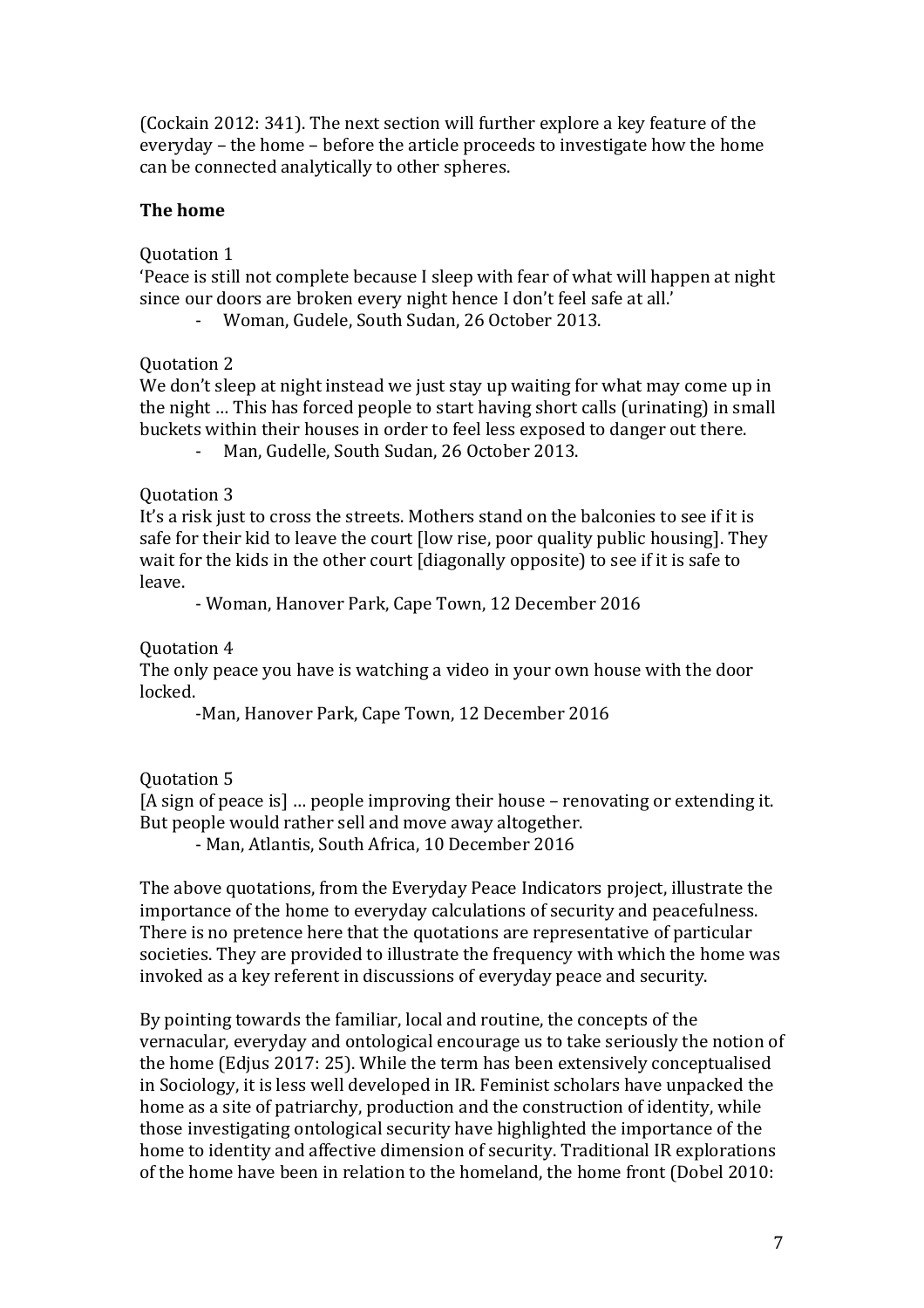480; Sjoberg 2011: 120) and the interesting, but underdeveloped, concept of domopolitics (Walters 2004; Hynek 2012).

While the home usually involves a physical space most explorations emphasise the psychological dimension that separates a mere house or some other physical arrangement from a home. Dobel's (2010: 493) reference to 'a primordial sense of home' speaks to deep psychological resonances that capture a sense of belonging not only to the physicality of the house but also the neighbourhood and the identifiers connected with it (see also Browning 2018: 259). While for many the home is an actual space, this notion is not universal with, for example, diaspora populations having a-spatial or contested notions of what constitutes the home (Miller 2008: 73-82; Taylor 2013: 396).

It worth noting how the strategies of many conflict actors are to quite deliberately separate people from their homes (Davis 2002: 65-83; Quota, Punamäki and Sarraj 1998). Other strategies, such as the counterinsurgency concept of 'strategic villages' or apartheid South Africa's Group Areas Act, prescribe where people must live (Bwalya and Seethal 2016: 42; Newsinger 2013: 94). Such strategies deliberately target the psychological value, social capital and popular morale associated with the home (Hewitt 1983).

From the perspective of this article, and its interest in the home as an everyday practice that is connected not just locally but also to the international and the transnational, three points are worth making. The first point is that the home is often regarded as a place of sanctuary or retreat; it is part of the private realm - a material form of the private sphere providing a space to eat, sleep, consume, accumulate, and develop intimate and familial relations. In western societies, the establishment of the home as a private realm is usually associated with the movement of paid work from the home to factories and workshops (Trentmann 2016: 223). The point has been explored in depth by feminist scholars, with Mies noting how capitalist production and accumulation led to a process of 'housewifization' whereby the man left the home to work and the woman stayed at home (Mies 2014: 74; see also Narain 2014: 194). The home was also a place removed from the insecurities of the public realm (Browning 2018: 251). As feminist scholars have pointed out, the home has often been associated with women and cast as safe and removed from politics, while the public sphere was political and male (Kantola 2007: 276; Steans 2003: 443; Åhäll 2016: 164). Wibben (2018: 144) has noted how appeals to security and patriotism often rely on 'gendered myths of women at the home front and men at the front lines.' It should be noted that the dichotomised notion of the public versus private or home versus international does not hold true. Indeed, the next section on circuitry makes clear the intersectionality running through life.

The safety offered by the home may be ontological, deriving from a familiarity of surroundings, the 'comfort of things' (Miller 2008), and a sense of protection offered by family members and cohabitees. Important here is the separation, physical as well as psychological, from the rest of the world. It is worth noting how the concept of 'the street', often the immediate exterior to the home or house, is often regarded as dangerous and unknown. Terms such as 'street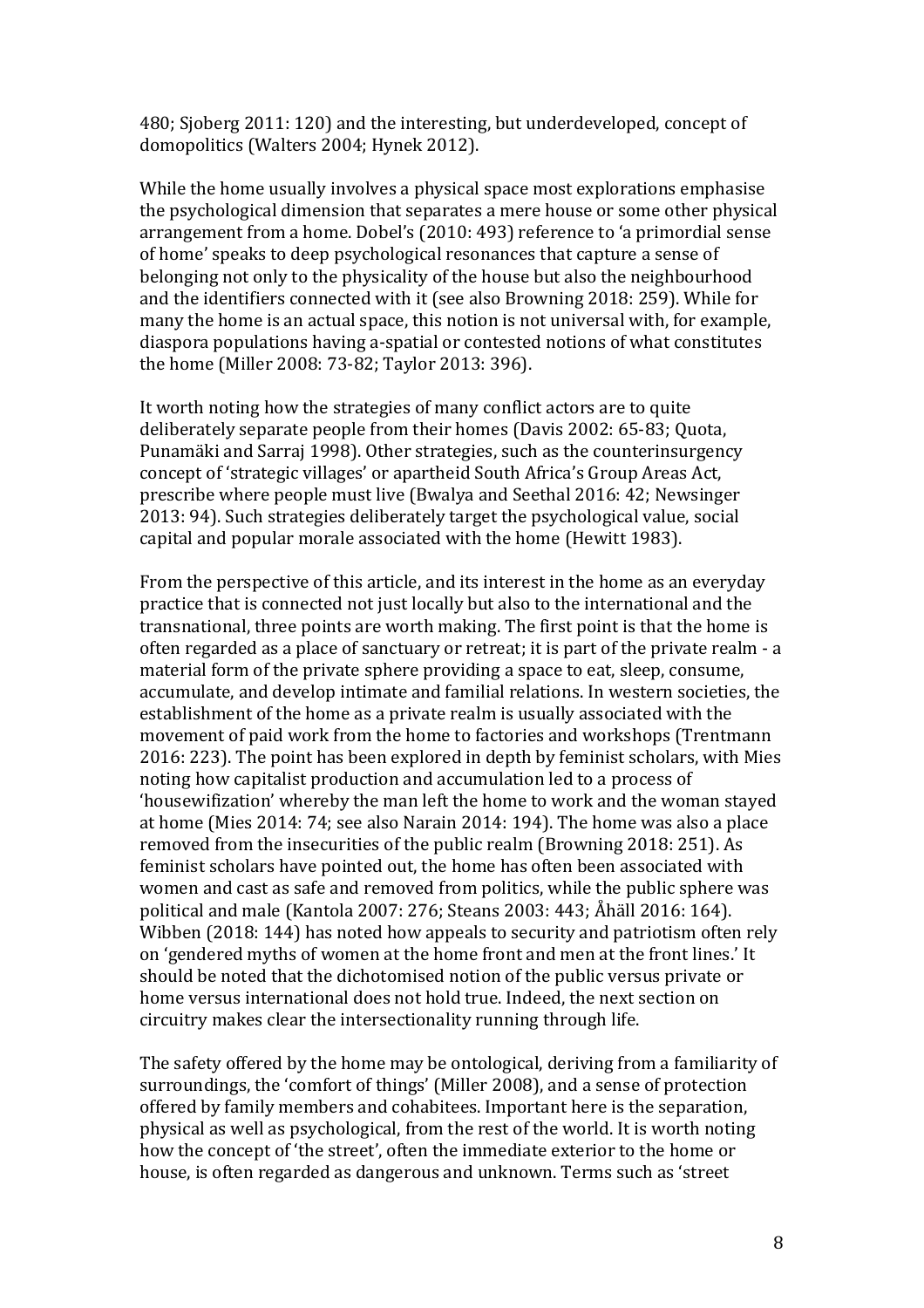walker', 'street gangs' or 'living on the streets' often conjure immediate and graphic images (Stephenson 2002). Of course, the home is not always associated with notions of safety and security. It may be the site of abuse, power imbalances such as patriarchy, and narrow horizons. Analyses of the home demand to be highly contextualised and somewhat fluid and while most understand the home as 'a secure base' (Hiscock et al 2001: 50), it is worth noting that these bases are often under threat. This might obviously be through conflict and displacement, but also through processes of development and de-development (Newton 2008: 221). The notion of fleeing home as part of personal growth is a common trope in fiction. Yet the idea of the home as freedom and breathing space predominates: 'space free from the pressures and conflicts of the public world, where the private life of emotions and familial relationships may be conducted in safety and free from interference' (Reid 2007: 935). The home might also be a site of resistance, free from surveillance by neighbours and the state, where the hidden transcript may be narrated (Scott 1990: 121).

The second point, and one particularly relevant to the home as a place of refuge, is that the home is a space for accumulation and consumption. In societies affected by acquisition crime the home is place to safely store goods, and may be a target. Commentary on consumption can often have a moralistic tone, concentrating on consumption as excess or a function of a throwaway society. Yet, histories of consumption provide fascinating evidence of surplus wealth, the development of class divides, fashions and fads, the development of trading routes, and the forging of different kinds of modernity (Trentmann 2016; Valentine 1999). Hurdley (2006) has observed how the home has become an important site of display. Seemingly inanimate objects offer the possibility of narrating the social world around them, and thus 'the social life of things' (Appadurai 2013: 3) can tell us about the cultural meanings of the object (see, for example Graves-Brown 2007 on the Kalashnikov or Walters 1997 on the Zippo lighter). A study of objects can also reveal how they might be used differently over time (MacGregor 2012: xxi), and the difference between systems use and normative use (Shankar 2006: 294).

The new materialism literature is useful in helping us move beyond a position of the object as inanimate, to an 'object-oriented ontology' (Humphries and Smith 2014: 479) whereby objects create lifeworlds for people and become intertwined with identity (Mac Ginty 2017). In Daniel Miller's (2006: 298) words, 'objects create subjects much more than the other way around'. This is most obvious in instances of 'technologies in intimate integration with humans' such as worn or medical nano and bio-technologies. But in many other respects, objects give humans personality, cultural power and social position. This is not always a matter of individual or group agency: positions may be ascribed by others who might identify one family as wealthy and therefore a potential target for robbery.

The third point to make is that the home, although usually associated with a localized space such as a neighbourhood or village, must also be located internationally and transnationally. This point is crucial to this article's concern with levels of analysis. The ambition of this article is to foreground the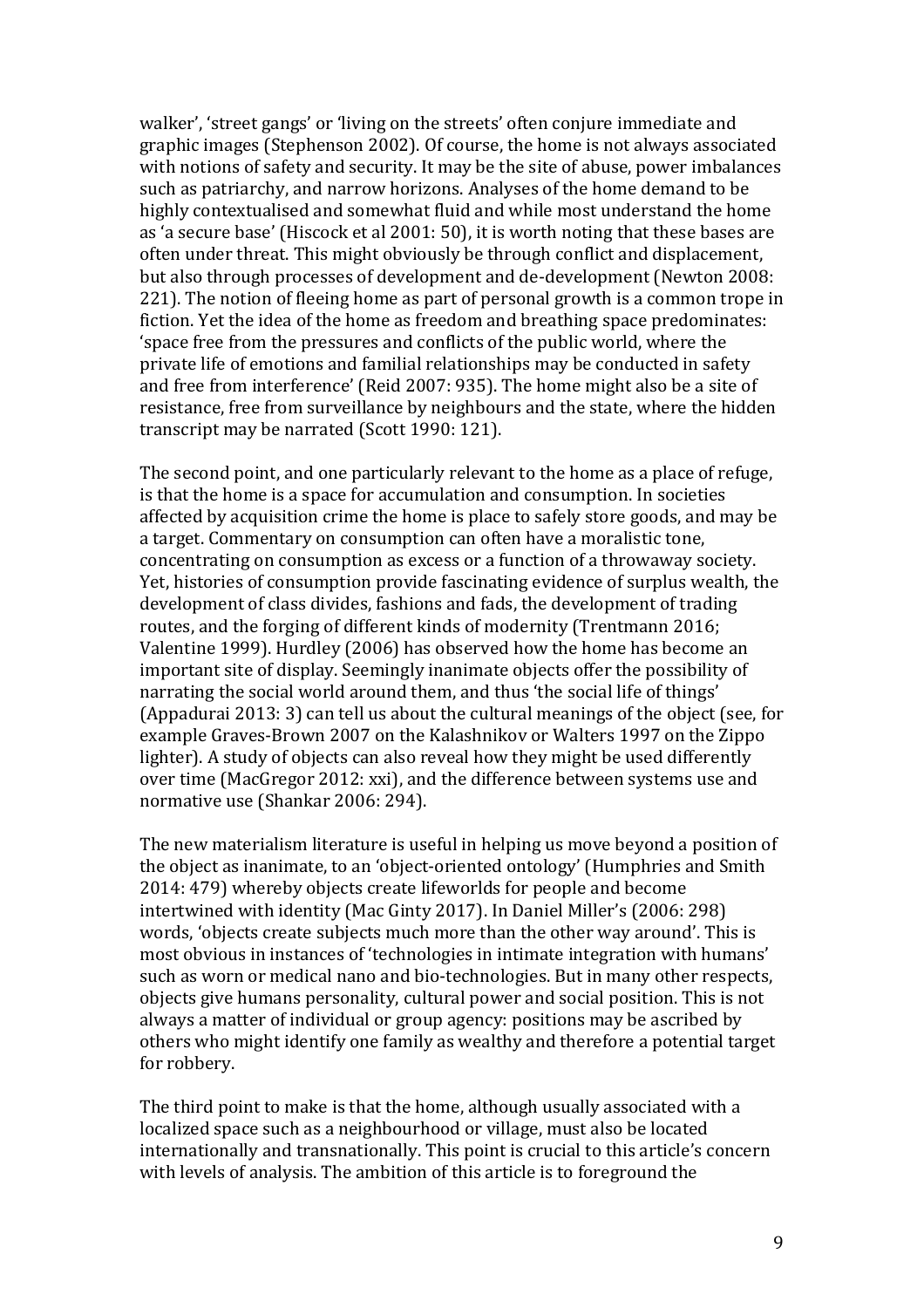intersectionality of multiple levels of analysis that are usually interrogated in isolation, and often with an implicit or explicit hierarchy that positions the international and centre as superior to the local, peripheral or the home. Identifying the home and the everyday as connected with the international and transnational requires us to adopt an extra-territorial lens that regards the local, international and all levels in between as verbs as well as nouns. In this sense, these levels of analysis are enacted (sometimes embodied) social processes that are constructed, reconstructed, negotiated and narrated according to myriad social, cultural and economic processes.

The home may be seen as an interaction between political geography and political economy. It is, in one respect, a physical dwelling with an identifiable site. Yet, in other respects, it is a function of the ability of the individual or family to pay rent, a mortgage or accumulate the resources to build or purchase a dwelling, the laws of inheritance and tenure, and systems of governance in relation to planning, regulation and taxation. At first glance, these issues may appear in the realm of the state or sub-state level and thus removed from international and transnational forces. Yet, further scrutiny reveals contemporary violent conflict, patterns of consumption, and the economies of housing to be linked to a series of complex financial and social interactions that cross international boundaries (Schwartz 2012; Aalbers 2008). The connections between the seemingly local and everyday (for example, the home) and the international and transnational are not always clear or visible. This conceptual separation of the domestic and the international has, to some extent, been eroded by work on isomorphism, globalization, global social movements, and transnational financial flows, but there is still room for concept scoping that allows us to articulate the complex connectivity that links different levels of society such as the home (apparently banal, everyday and localized) with the international (apparently exotic, exceptional and reserved for professional, tourist or diplomatic elites). How to articulate this connectedness is the focus of the remainder of this article.

# **The circuitry of people, commodities and practices**

International Relations and related disciplines have produced a number of attempts to capture the multi-scalar nature of international, transnational and transversal phenomenon. Early IR inquiries into levels of analysis tended to reinforce the role of states and formal institutions, and disaggregated the individual, state, and international system (Singer 1961; Waltz 2001). Systems theory was useful in its comprehensive ambition, yet had little say about the substate level (Young 1968; Weltman 1972; and Kaplan 1975). While offering analytical clarity, such models seemed removed from the transversal complexity of transnational and international dynamics, and so have been overtaken by more sophisticated analyses that are aware of the relational and informal aspects of levels of analysis (Temby 2015; Speigel 2003: 84). The most convincing interrogations of the level of analysis issues has been sociologically inspired work, most notably by Latour (2007) on networks and Deleuze and Guattari (2004) on the rhizomatic nature of multi-scalar networks. Communications theory has also been useful, particularly Castells' work on urban spatiality in the networked era (Castells 2009 and 2010).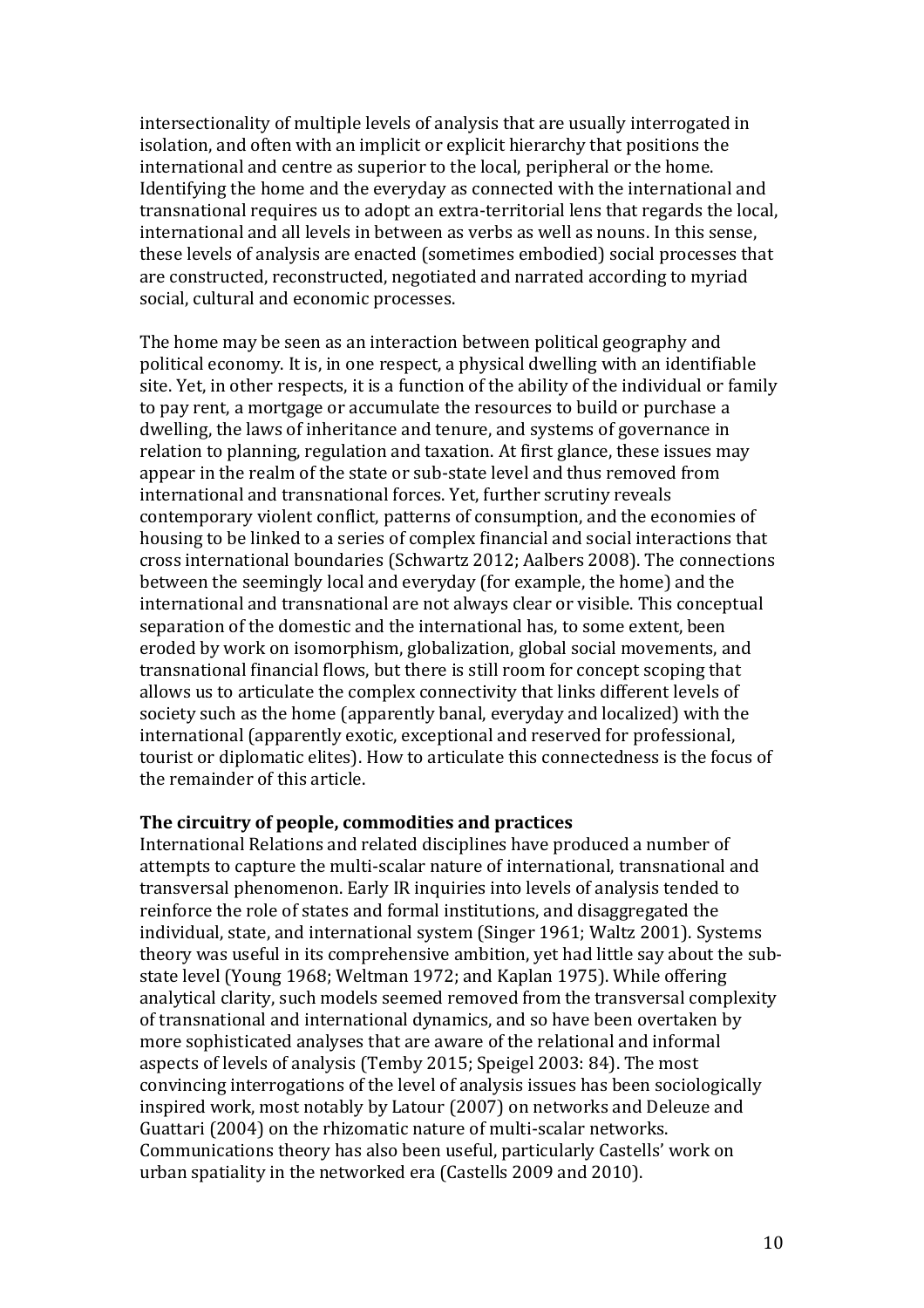Influenced by this work, this article proposes notions of biological and engineered circuitry as an analytical device with which to connect the international, the local and all areas in between. Circuitry has an impeccable intellectual pedigree (Harvey 1975; Marx 1887). The notion of circuits, while popular in interrogations of urban and political geography, has had less purchase within IR. As a result, circuitry is explored here as a way of conceptually scoping the connectivities that constitute the assemblages of multi-scalar life. Circuitry, this article contends, is a useful way of connecting the seemingly isolated and local with other levels. This section will make the case for the conceptual and analytical utility of circuitry, while the last section will demonstrate this through a life history. It is worth remembering that empirical fieldwork, and specifically peoples' narration of their own (in)security in terms the home, has been the key driver behind this article.

In order to understand the analytical (not mere metaphorical) traction of circuitry it is worth interrogating literature from the natural and hard sciences that examines neurocircuitry, autonomic responses and the electronic circuits in the species and devices around us. From this literature, we can draw a number of lessons about the transmission of ideas, practices and goods that constitute the social world. Perhaps the most important lesson is one of humility. Neurophysiology tells us that we not have a complete understanding of the complexity of the brain and associated cognitive, sensory and motor components (Warr 2001: 12; Davis 2000: 313). Much of our understanding of neural circuitry relies on proxies, experimentation on animals, and modeling. As Warr (2001: 12) observes our insights into circuits rely on representations of phenomenon rather than phenomenon themselves: 'Our sensory systems provide us with dimensions of experience that model the energies surrounding our bodies. These experiences represent, rather than accurately report what is going on in the world.' Fear and panic neurocircuitry is suggestive of primordial impulses that are not always subject to control (de Carvalho 2010: 189). Humility is a useful starting point in any research journey that seeks to capture systems and contexts that are hard to access, often deliberately hidden and might rely on deep contextual information (Weiss 1986: 278). Indeed, the term 'circuitous' can also mean obfuscatory – or taking a deliberately complex route in order to conceal something (Gill et al 2016: 10). Moreover, it is worth noting that the two defining trends in electronic engineering have been on device minimization and complexity (enabling devices to do more) thus complicating the task of those wishing to understand circuits (Current 1979: 611; Weiss 2002: 83).

The remainder of this section makes five claims on the usefulness of circuits as an analytical device. Firstly, circuits denote movement (Gill et al 2016: 8). Marx (1887: 85) referred to the 'restless currency of money' that was 'perpetuum mobile'. This dynamism comes in multiple forms: transmission of electrical current or information along a circuit, but also the building or destruction of parts of the network. Circuits can mature, but they can also, in the case of biological circuits 'dissolve when they are done' (Pennisi 2003: 1649). Movements along the circuit can be in both ways, need not be direct, can be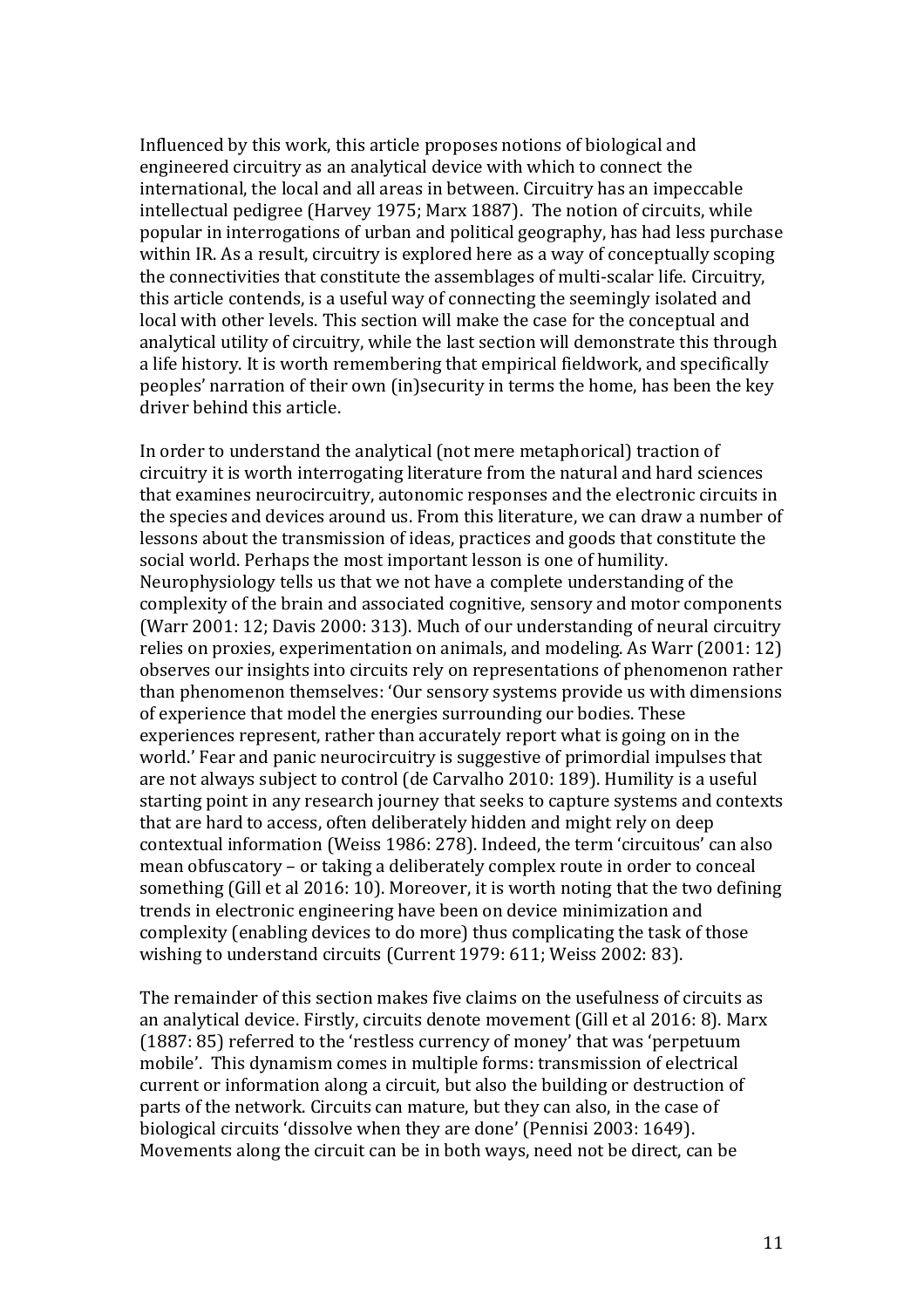reciprocal, and can trigger other movement, action or perception (de Carvalho 2010: 193).

Secondly, circuitry suggests an infrastructure of routes along which people, practices and ideas can travel. Circuits allow for recurrence and regularity, and are thus indicative of the everyday, the home and the ontological in the sense of routinized processes. Circuits that are institutionalized and normalized can establish and reinforce legitimation and power. They can be 'obligatory passage points … that stabilize and destabilize existing fields of power relations' (Logue and Clegg 2015: 399). As such, the infrastructure of circuitry can be a key part of the cultural, political and economic arbitrage that constitutes life in any ecosystem. Infrastructure is also suggestive of the material power required to build and maintain it. Infrastructure can be formal (for example, regulated commodity networks) but they can also be informal, hidden, episodic (Logue and Clegg 2015: 399) and a mix of the formal and informal (Cardoso 2016: 101).

Thirdly, infrastructures require agency in their construction and operation. They are constituted by a series of decisions and reactions, some of which can be innate and autonomic, and others that require deliberation. While electronic circuits give the impression of highly regulated transmissions (for example, restricted to a binary on/off switch), it is also worth thinking about circuits that involve choice, multiple responses and ambiguous responses. It is in this space that we can conceive of circuitry that may be non-standard, informal and even subversive. So rather than automatically reinforcing a system, some forms of circuitry can by-pass, subvert and render inert or irrelevant other circuits. Thus, rather than a flat or inanimate system, in some contexts circuitry can be seen as a site of agency, innovation and disruption. In this view, circuits are not simply a site of replication, order or path dependency. Instead, they may, in some circumstances, accommodate or facilitate change and non-standard expressions of power.

A fourth observation about the conceptual and analytical value of circuits relates to the different order of circuits. The intellectual puzzle at the heart of this article is how to connect the seemingly localized and insular sphere of the home with the international and transnational. Some circuits may appear to be localized and closed, with limited connectivity to wider networks. Most transmission and stimulus may be contained within a local circuit and the emphasis might be on the micro-processes of a community (Weiss 1986: 274). Yet as the life history in the concluding section demonstrates, an apparently localized existence is actually a site of connectivity, even if the connections are not particularly visible. Certainly many of the focus group discussions that were the point of origin for this article suggested an insularity and made little connection with the outside world. The literature on circuits is useful in showing how these apparently closed circuits may be connected to wider networks. Micro-circuits may be contained within macro circuits (Logue and Clegg 2015: 399). Grant and Oten-Ababio's (2012:11) work on the linkages between informal and formal economies outlines how circuits can be conceived of as horizontal and vertical, with connections throughout. Hence an apparently localized sphere of life may be connected to 'a circuitry that can stretch across the globe in embedded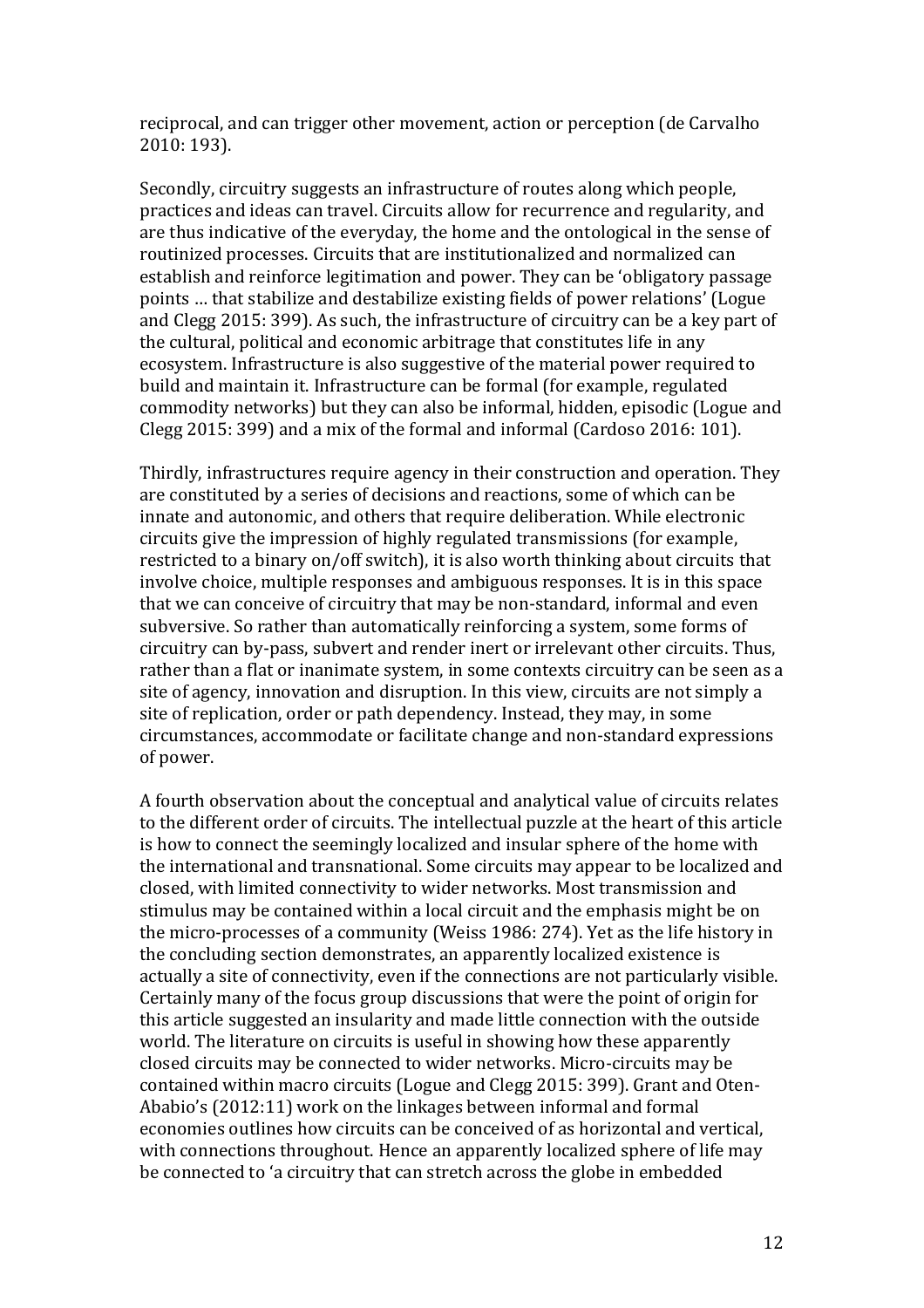hierarchies, divisions and various subdivisions' (Grant and Onteng-Ababio 2012: 3).

A fifth insight from work on circuits is that the multiplicity of types of circuits allows us to investigate the very different structures and processes that comprise complex social systems. Thus, for example, a highly localized political economy may seem to be of a very different order to a globalized one. The differences may be in scale, currency, commodities, traders and indicators of success. Yet the concept of circuitry allows us to conceive of how we might connect seemingly very different schemes and place them in a complex system. Such systems may involve and implicate a wide variety of actors of different levels and types – from individual criminal perpetrators and victims to complex trading networks. In order to capture such a complex system, it is worth drawing on systems biology or the emergent integration of biology, mathematics and engineering (Pennisi 2003). Here it is possible to think of the interactions between evolved (biological) and engineered circuits and how seemingly different types of circuits can complement one another, run side-by-side independently of one another, and still comprise the same meta-system.

# **Concluding discussion**

The task facing this article has been to connect the everyday and the very local (the home) with the transnational and international. The focus groups that formed the starting point for this research discussed peace and security in terms of the everyday, the banal and routinized and often mentioned the home and the immediate vicinity of the home. Yet, it is clear that events that occur at the microlocal and everyday levels also relate to wider political economies and ecologies.

The challenge confronting any work that proposes an analytical device is to demonstrate its usefulness. How can circuitry help us understand the linkages between the everyday, vernacular and ontological on the one hand, and the national, international, and transnational on the other? The route chosen in this article is a life history (Taber 2013; Agar 1980). The restricted space of a journal article allows only for an abbreviated life history, but its purpose here is to illustrate the usefulness of the methodology in conjunction with the analytical device of circuitry rather than to give a full life history. Five claims were made on behalf of circuitry, that they: denote movement; suggest an infrastructure; require agency in their construction and operation; are multi-layered, and; come in many different formats. It is argued here that these dimensions of connectivity are illustrated in the life history given below.

Consider the example of Ignatius, a sixty-eight year old male interviewed by the author in December 2016 at a settlement about two hundred kilometres north of Cape Town, South Africa. The interview took place on the margins of an Everyday Peace Indicators project focus group meeting. Ignatius lived alone in small, and well-tended, home that had been built in the post-apartheid era. The home was cheaply built, and poorly insulated against the cold winters and nights. Flowers grew in the small front yard and a satellite dish kept him connected with the outside world. Ignatius lived in a bleak, wind-swept settlement on the side of a valley. The bottom of the valley was occupied by what seemed to be verdant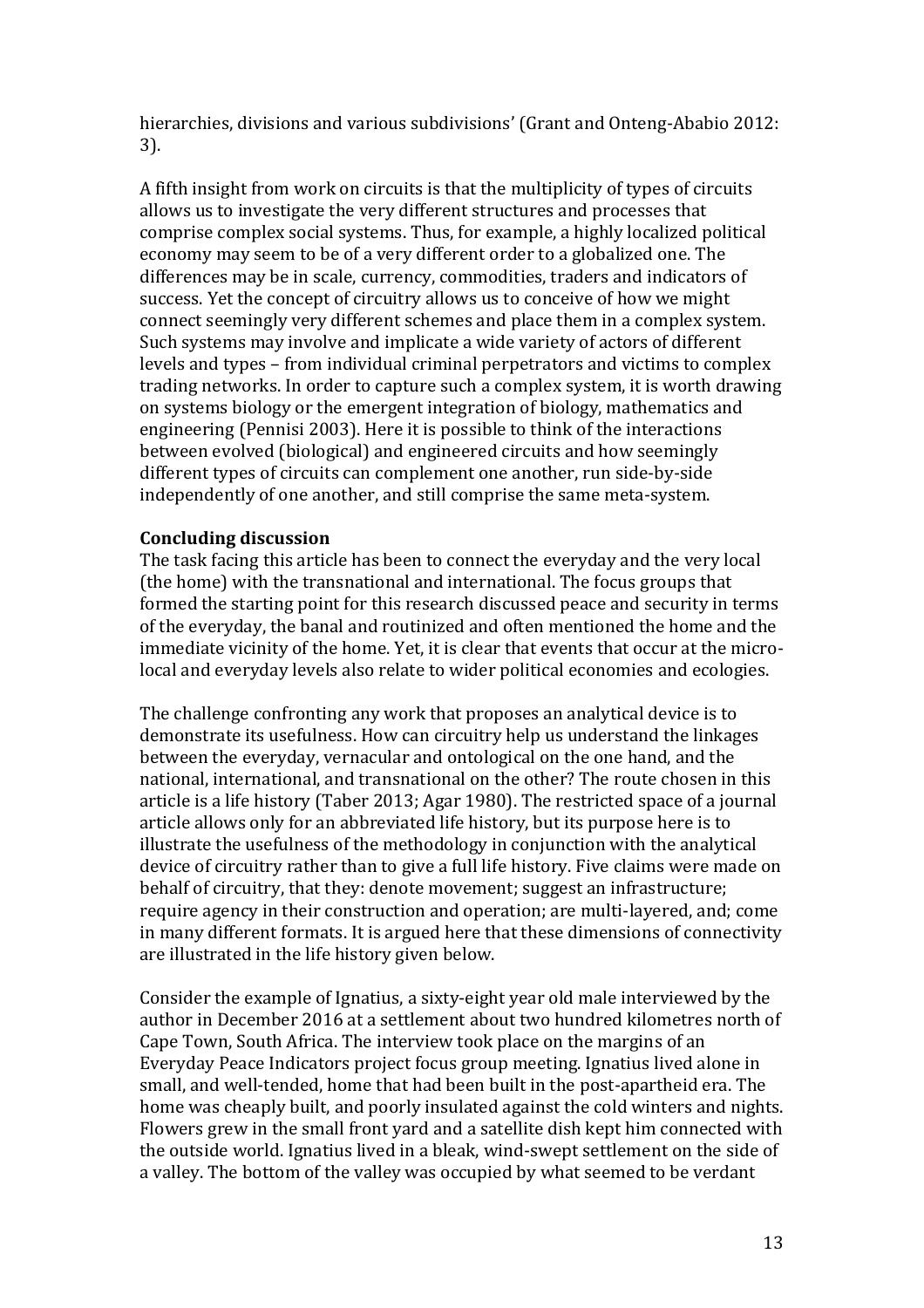vineyards and punctuated by the large white (and heavily securitised) houses of the vineyard owners. On the much less fertile valley sides were the new townships that replaced older settlements. It was here that most people lived, in poorly built houses that had basic amenities (electricity and plumbing) but only limited community resources.

The main issues in Ignatius' life were poverty, fear of crime, and a sense of disillusionment with authority. Ignatius had worked in various capacities at the local vineyards, but no longer did so. He never had a permanent contract. Instead, his work was seasonal and *ad hoc*. He was a widower and his children had moved away. He seemed well-connected locally and had a sense of community. He had always lived in the area and had a strong understanding of the layering of life in his part of South Africa where tribe, family, party, nationality and locality seemed to become interspersed in a complex swirl. The major political event during Ignatius' lifetime – the end of apartheid – did have an impact on his everyday life in the sense that – eventually – he was able to move into a new home. A remarkable aspect of how Ignatius narrated his own sense of (in)security was how he did so almost exclusively in terms of the everyday, vernacular and local. He tended not to relate his life and situation to the world beyond his home and its immediate neighbourhood. He talked about crime, corruption and development in a highly localised sense. His satellite TV meant that he had the potential to be aware of the outside world, but in the narration of his own life he did not make the connections.

That Ignatius narrated his life and situation in very localised terms is significant, and confronts IR scholars with a problem. How can the vernacular and everyday be connected with other levels of analysis? Although Ignatius did not do so, it is difficult not to connect his condition with wider national, international and transnational flows. It is here that circuitry becomes useful as an analytical device. The five claims made on behalf of circuitry as an analytical device are justified when applied to the life history. The first of these, movement and dynamic was in evidence. Although he lived in a localised environment in which there were some apparent constants (for example, land tenure), there was also change. The source of political power, the willingness of the state to share public goods (housing), and the demographic of the area (Zimbabwean in-comers) had all changed in Ignatius' lifetime. His life history was shaped by the movement of people, ideas, goods and capital within a highly localised circuit in his valley. This, in turn, was connected to a series of wider circuits.

The second claim made on behalf of circuitry was that it helps us think about (infra)structure or permanent routes through which people, capital and power moved. In Ignatius' case, the infrastructure was present in the literal sense of the physical and human geography – the valley and vineyards, the routes connecting them to the outside world. An infrastructure was also there in a broader sense of the apparent permanency of power relations. Serious political and economic capital had been beyond Ignatius' grasp during his lifetime. Despite the fall of apartheid and the extension of the franchise, Ignatius did not feel particularly empowered. There was a resignation in his attitude to the structural factors that bounded his life, and he was scathing about what he saw as the corruption of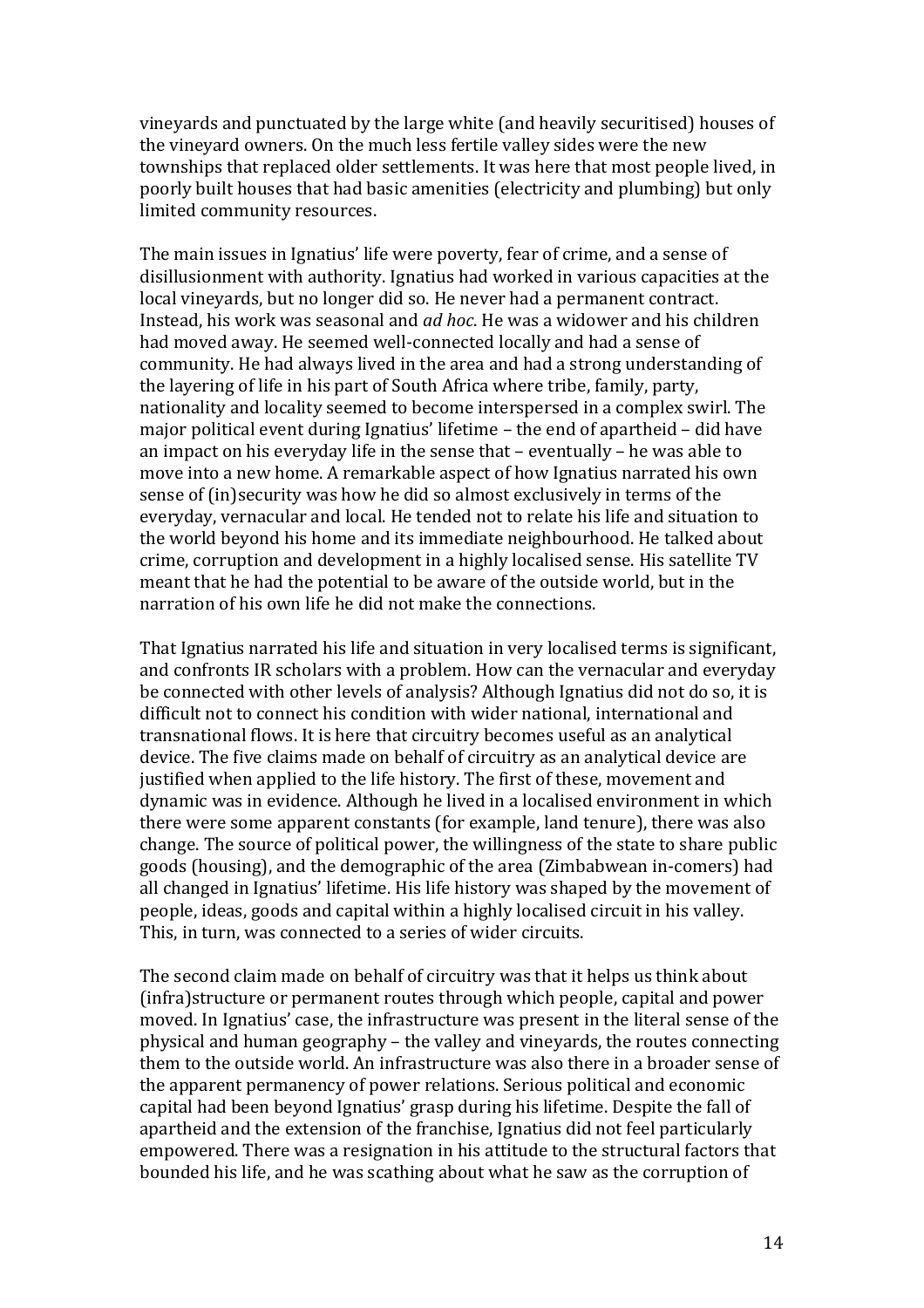both municipal and national elites. The third claim made on behalf of circuitry, that it allows space for agency (and thus dissent, resistance, subversion and expression by minorities) was also apparent in Ignatius' story. He had not been politically active and his own life story does not bear out significant agency. Yet, his life was affected – in a negative way – by those who used agency beyond the power of the state. A big issue in the community was crime, with drugs and associated violence posing a significant threat to life and property. Criminal gangs operated with significant impunity and curtailed the routes one walked, the times one walked, and the extent to which anyone would display possessions. The chief point is that Ignatius lived in a context in which there was considerable agency, much of which operated to constrain the life chances of others, and much of which occurred outwith the surveillance of the state.

The fourth claim made on behalf of circuitry as an analytical device – that circuits are multi-layered – is particularly relevant to this article. Ignatius did not narrate his life-world in a way that suggested connectivity to layers beyond the local. His emphasis on narrating everyday security in terms of the home and its immediate locality suggests a circuit within a circuit. Ignatius sees the world in terms of a localised circuit – and for good reason. Central and even municipal government is far away and offers little by way of public goods and protection. The licit economy of the valley is more or less completely dependent on the vineyards. There is a literal and figurative sense of enclosure. Yet life in the valley, and in the immediate vicinity of Ignatius' home, is a product of national, international and transnational factors. Ignatius' circuit is contained within multiple circuits. A meta-circuit of geo-strategy has shaped Ignatius' life. The institutionalised racism of apartheid was legitimised and protected as a result of Cold War rivalry. Other large-scale circuits have shaped Ignatius' life – although in his narration he is only witness to a small part of them. Two transnational circuits are particularly important. The first is the wine industry that formerly employed him and shapes his local economy. Circuitry allows us to see how the highly localised (linked to a particular type of soil in a particular climate) is connected to a much wider set of globalised interests. Indeed, the author of this article – as a more than occasional imbiber of South African wine – is part of the same circuit. The route connecting the consumer to Ignatius might be circuitous but it does exist. The second transnational circuit that shapes Ignatius' life is the illicit drugs industry. The industry has shaped the orientation of the drugs gangs, their relationship with the police (allegedly involving bribery and co-option of the police), and the securitisation of homes against burglary and everyday practices such as walking.

The fifth value of circuitry as an analytical device that illustrates the connectivity between the local and other levels is that it allows for circuits of different formats. While some circuits might be static and predictable, others might be diffuse and changeable. Some might involve the production and exchange of goods in a private market (such as the wine industry) while other might involve the production and distribution of public goods like security, education or housing. In the case of Ignatius we can see how his life-world is comprised of multiple sectors that impact upon how and where he lives his life. These intersect around him although the linkages between them might be slight.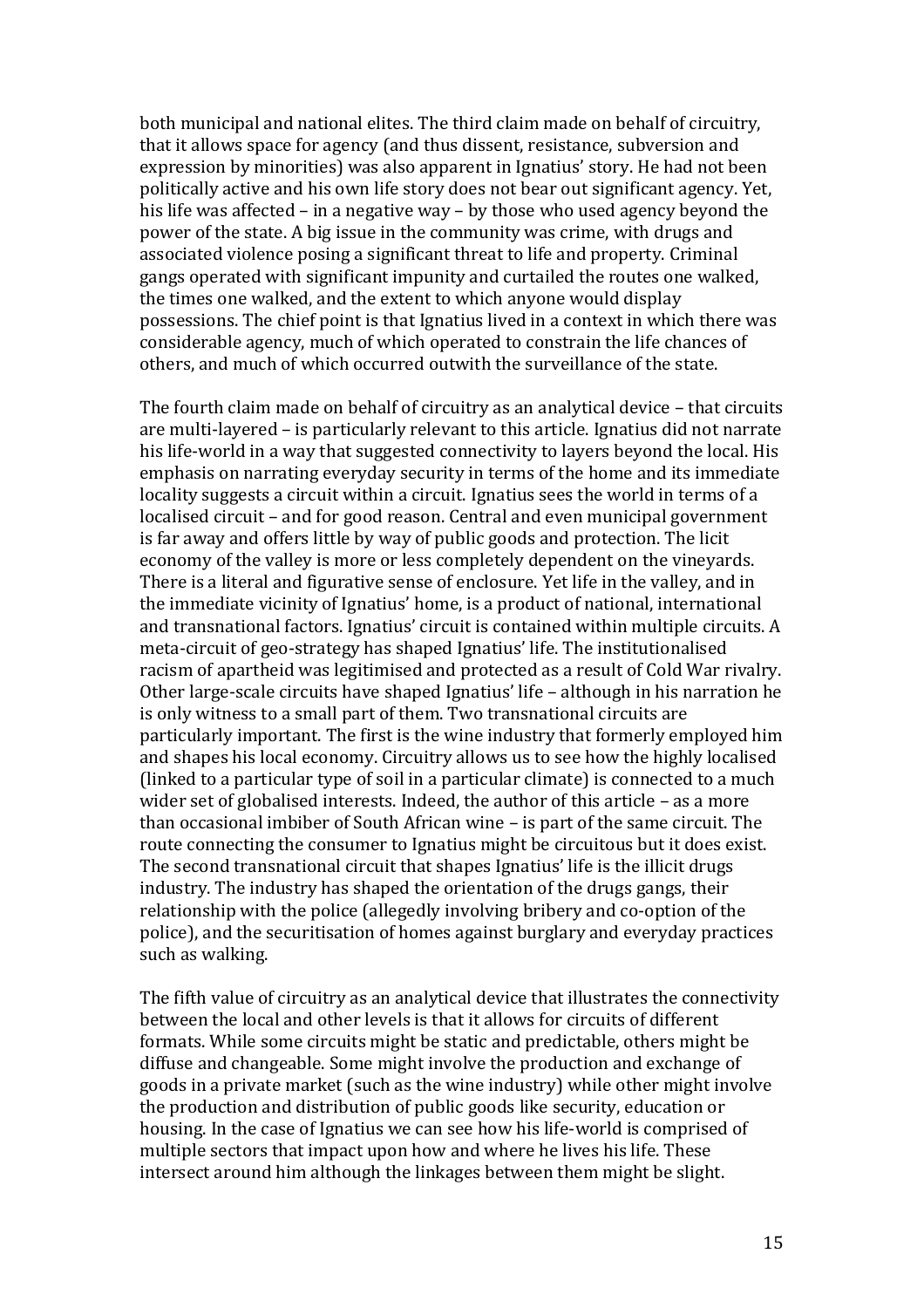To conclude, circuitry is proposed as a way of comprehending the connections between the hyper-local (often revolving around the home and neighbourhood) and structural and exogenous factors. The concept of circuitry encourages us to foreground ideas of connectivity and the need – as feminist scholars remind us – to pay attention to the interstices between categories and levels of analysis (Ghabra and Calafell 2018: 11). Crucially, the notion of different orders and types of circuits allow us to conceive of circuits within circuits. Some circuits may be seemingly insular and closed, perhaps with non-obvious and very limited connections to wider circuits. There is also an emphasis on movement and transmission, whereby actors are agential, innovative (new circuits) and entrepreneurial. There is also room for the traditional (old circuits) and the hybrid (modified circuits). In this view circuits are verbs as well as nouns; they are enacted, constructed and reconstructed. Circuits can, depending on circumstances, allow for movement in all directions thus enabling subversion and the avoidance of hierarchies. It is worth noting, of course, that circuits often reflect power with the filtration, channeling and obstruction of some people, commodities and ideas and the encouragement and privileging of others. Circuits can take into account gender, race and multiple forms of power that result in inequality and the perpetuation of division. Some circuits are designed to be more powerful than others, to over-ride and to ignore others.

The chief advantage of circuitry is that it allows us to see the international and transnational as connected to individual, everyday and ontological concerns with security and identity. As Steele (2008: 8) argues, states have been adept at utilizing – for their own purposes - the needs of individuals for security, identity and continuity. The home – as both a physical and emotional site of security and identity (Kinnvall 2004: 747) – can play a key role in this. States and group leaders have often played on the imaginary of the home for mobilization purposes. For International Relations a continuing task must be to scope conceptual, analytical and methodological routes that facilitate situating the everyday in the international and transnational. Despite recent strides in emancipating International Relations, this still remains a somewhat subversive task. It is about stretching IR beyond what it was originally designed to do, and it involves inverting and interrogating concepts that usually do not keep company with one another – like the home and the international, and the everyday and the diplomatic or exceptional. It also involves investigating what literature from biology and engineering on circuitry might have to tell IR.

# **Acknowledgements**

The author is grateful to Pamina Firchow for comments and to the Carnegie Corporation of New York for its support for the Everyday Peace Indicators project.

# **References**

Aalbers, Manuel B. (2008) 'The financialization of home and the mortgage market crisis', Competition and Change, (12)2: 148-166.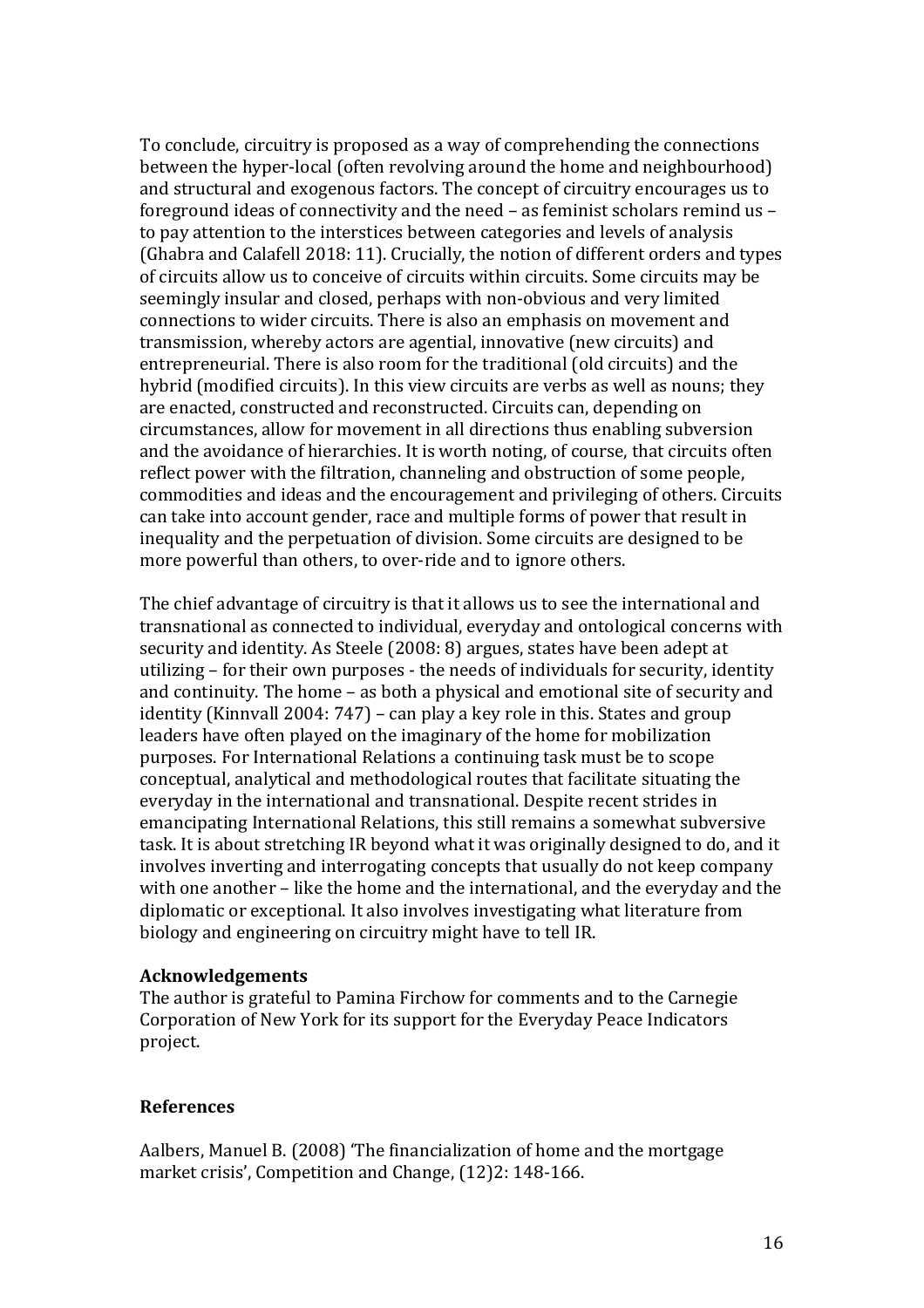Agar, Michael (1980) 'Stories, background knowledge and themes: Problems in the analyses of life history narrative', American Ethnologist 7(2): 223-239.

Åhäll, Linda (2016) The dance of militarisation: a feminist security studies take on 'the political', Critical Studies on Security 4(2): 154-168.

Berents, Helen and Siobhan McEvoy-Levy (2015) 'Theorising youth and everyday peace (building)', Peacebuilding 3(2): 115-125.

Browning, Christopher S., and Pertti Joenniemi (2017) 'Ontological security, selfarticulation and the securitization of identity', Cooperation and Conflict 52(1): 31-47.

Browning, Christopher S. (2018) '"Je suis en terrasse": Political violence, civilizational politics and the everyday courage to be', Political Psychology 39(2): 243-261.

Bryant, Joanne and Toni Schofield (2007) 'Feminine Sexual Subjectivities: Bodies, agency and life history', Sexualities 10(3): 321-340

Bwalya, John and Cecil Seethal (2016) 'Neighbourhood context and social cohesion in Southernwood, East London, South Africa', Urban Studies 53(1): 40- 56.

Cardoso, Ricardo (2016) 'The Circuitries of Spectral Urbanism: Looking Underneath Fantasies in Luanda's New Centralities', Urbanisation 1(2): 95–113.

Carr, Edward, H. (1946) The twenty years' crisis, 1919-1939. London: Macmillan.

Castells, Manuel (2009) The rise of the network society: Information age: Economy, society and culture 2nd edn. New York: Wiley-Blackwell.

Castells, Manuel (2010) 'Globalisation, networking, urbanization: Reflections on the spatial dynamics of the information age', Urban Studies 47(13): 2737-2745.

de Carvalho, Marcele Regine ,Marcia Rozenthal & Antonio E. Nardi (2010) 'The fear circuitry in panic disorder and its modulation by cognitive-behaviour therapy interventions,' The World Journal of Biological Psychiatry, 11(2-2): 188- 198.

de Certeau, M., 1984. The Practice of Everyday Life. California: University of California Press.

Chabal, Patrick (2012) An end of conceit: Western rationality after postcolonialism. London: Zed Books.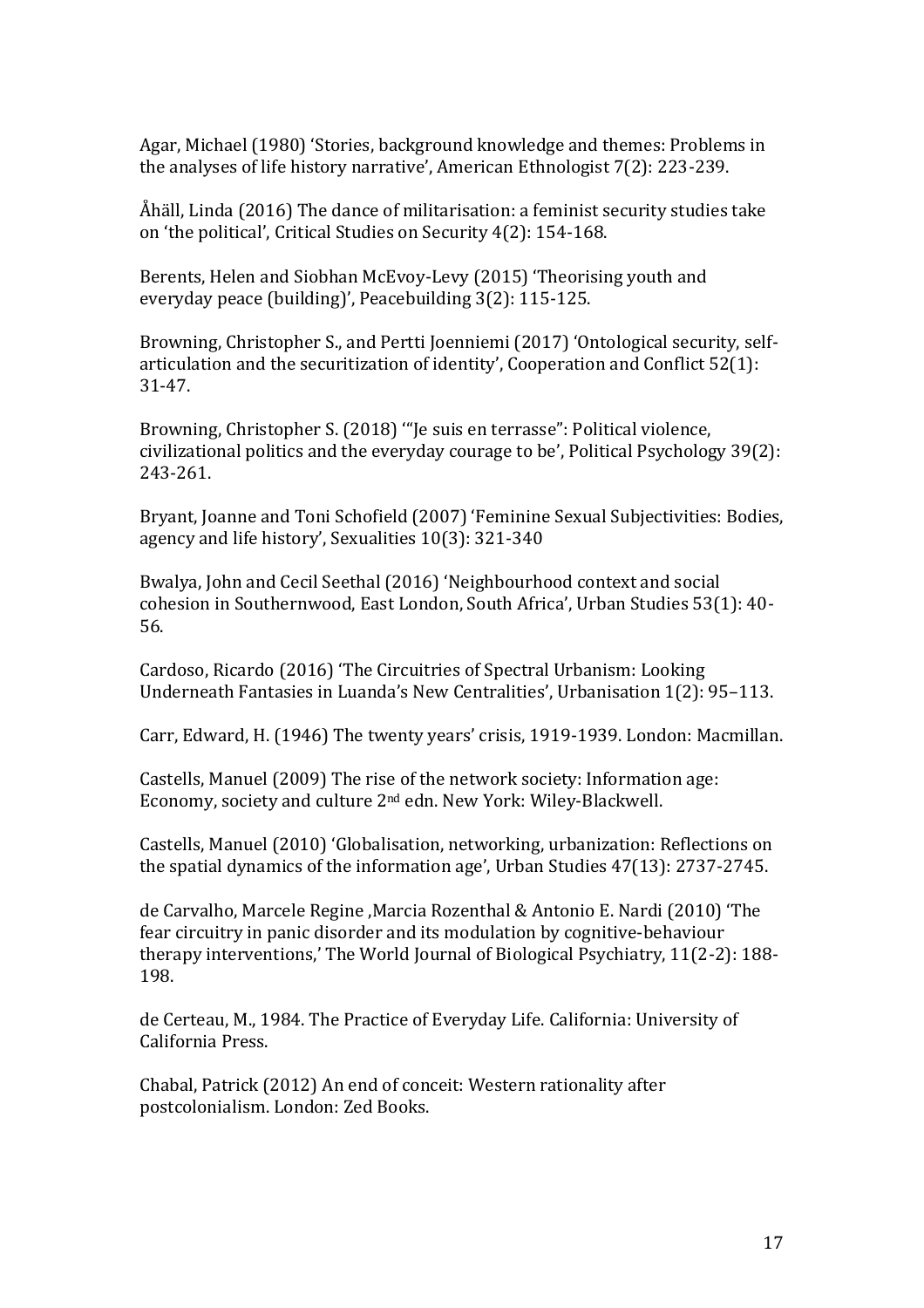Cockain, Alex (2012) 'Ontological security and residential experiences in China: The "old" and the "new" in Shanghai's Luwan district', China Information 26(3): 331-358.

Cottrell, Barbara and Jane L. Cottrell (2006) 'Academic-community collaboration, gender research, and development: Pitfalls and possibilities', Development in Practice 16(1): 15-26.

Croft, Stuart (2012) 'Constructing ontological Insecurity: The insecuritisation of Britain's Muslims', Contemporary Security Policy 33(2): 219-235.

Current, K. Wayne (1979) 'Quaternary logic techniques for simplified integrated digital signal processing circuitry', International Journal of Electronics, 46(6): 611-620.

Davis, K.D. (2000) 'The neural circuitry of pain as explored with functional MRI', Neurological Research, 22(3): 313-317

Davis, Mike (2002) Dead Cities, New York: The New Press.

Deleuze, Gilles and Felix Guattari (2004) A thousand plateaus. New York: Continuum.

Dupuis, A. and D.C. Thorns (1998) 'Home, home ownership and the search for ontological security', Sociological Review: 24-47.

Edjus, Filip (2017) '"Not a heap of stones": Material environments and ontological security in International Relations', Cambridge review of International Affairs 30(1): 23-43.

Edjus, Filip (2018) 'Critical situations, fundamental questions and ontological security in world politics', Journal of International Relations and Development 21(4): 883-908.

Firchow, Pamina and Roger Mac Ginty (2017) 'Including hard-to-access populations using mobile phone surveys and participatory indicators', Sociological Methods and Research, online first, 1-28.

Foucault, M. 1980. 'Body/Power' in Power/Knowledge: Selected interviews and other writings 1972-77. New York: Pantheon.

Fregonese, Sara (2012) 'urban politics 8 years on: Hybrid sovereignties, the everyday and geographies of peace', Geography Compass, 6(5): 290-303.

Ghabra Haneen & Bernadette Marie Calafell (2018) 'From failure and allyship to feminist solidarities: negotiating our privileges and oppressions across borders', Text and

Performance Quarterly, Online First, 1-17.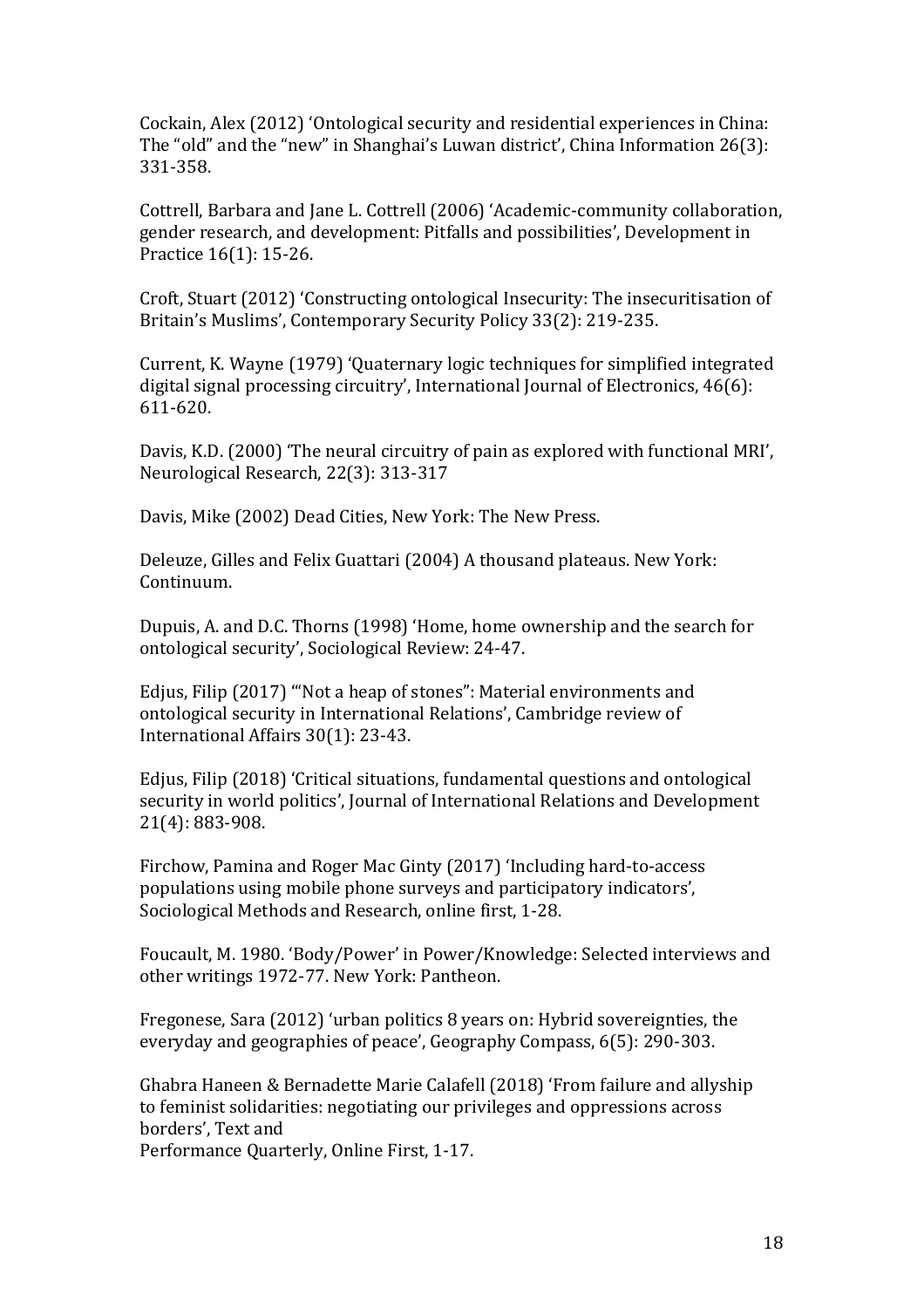Gill, Nick, Deirdre Conlon, Dominique Moran and Andrew Burridge (2016) 'Carceral circuitry: New directions in carceral geography', Progress in Human Geography, online first 1–22

Gouthro, Patricia (2014) 'Stories of learning across the lifespan: Life history and biographical research in adult education', Journal of Adult and Continuing Education 20(1): 88-103.

Grant, Richard & Martin Oteng-Ababio (2012) 'Mapping the Invisible and Real "African" Economy: Urban E-Waste Circuitry', Urban Geography, 33(1): 1-21.

Graves-Brown, Paul (2007), 'Avtomat Kalashnikova', Journal of Material Culture, 12(3): 285–307.

Haddad, F., 2014. 'Sectarian relations and Sunni identity in post-civil war Iraq' in LG Potter ed., *Sectarian Politics in the Persian Gulf*. Oxford: Oxford University Press, pp. 67-116.

Harvey, David (1975) 'The geography of capital and accumulation: A reconstruction of Marxian theory', Antipode 7(2): 9-21.

Hewitt, Kenneth (1983) 'Place annihilation: Area bombing and the fate of urban places', Annals of the Association of American Geographers 73(2): 257-284.

Hodgson, Godfrey (2009) The myth of American Exceptionalism. Yale: Yale University Press.

Holsti, K.J. (2011) 'Exceptionalism in American Foreign Policy: Is it exceptional?', European Journal of International Relations, 17(3): 381-404.

Hulse, Kath and Vivienne Milligan (2014) 'Secure Occupancy: A new framework for analysing security in rental housing', Housing Studies 29(5): 638-656.

Humphries, Clare and Aaron C. T. Smith, 'Talking objects: Towards a post-social research framework for exploring object narratives', Organization, 21:4 (2014), pp. 477–94.

Huntingdon, Samuel P. (1996) The clash of civilizations and the remaking of world order. Oklahoma: University of Oklahoma Press.

Hurdley, Rachel (2006) 'Dismantling mantlepieces: Narrating identities and materializing culture in the home', Sociology 40(4): 717-733.

Hynek, Nik (2012) 'The domopolitics of Japanese human security', Security Dialogue 43(2): 119-137.

Innes, Alexandria (2017) 'Everyday ontological security: Emotion and migration in British soaps. International Political Sociology 11(4): 380-397.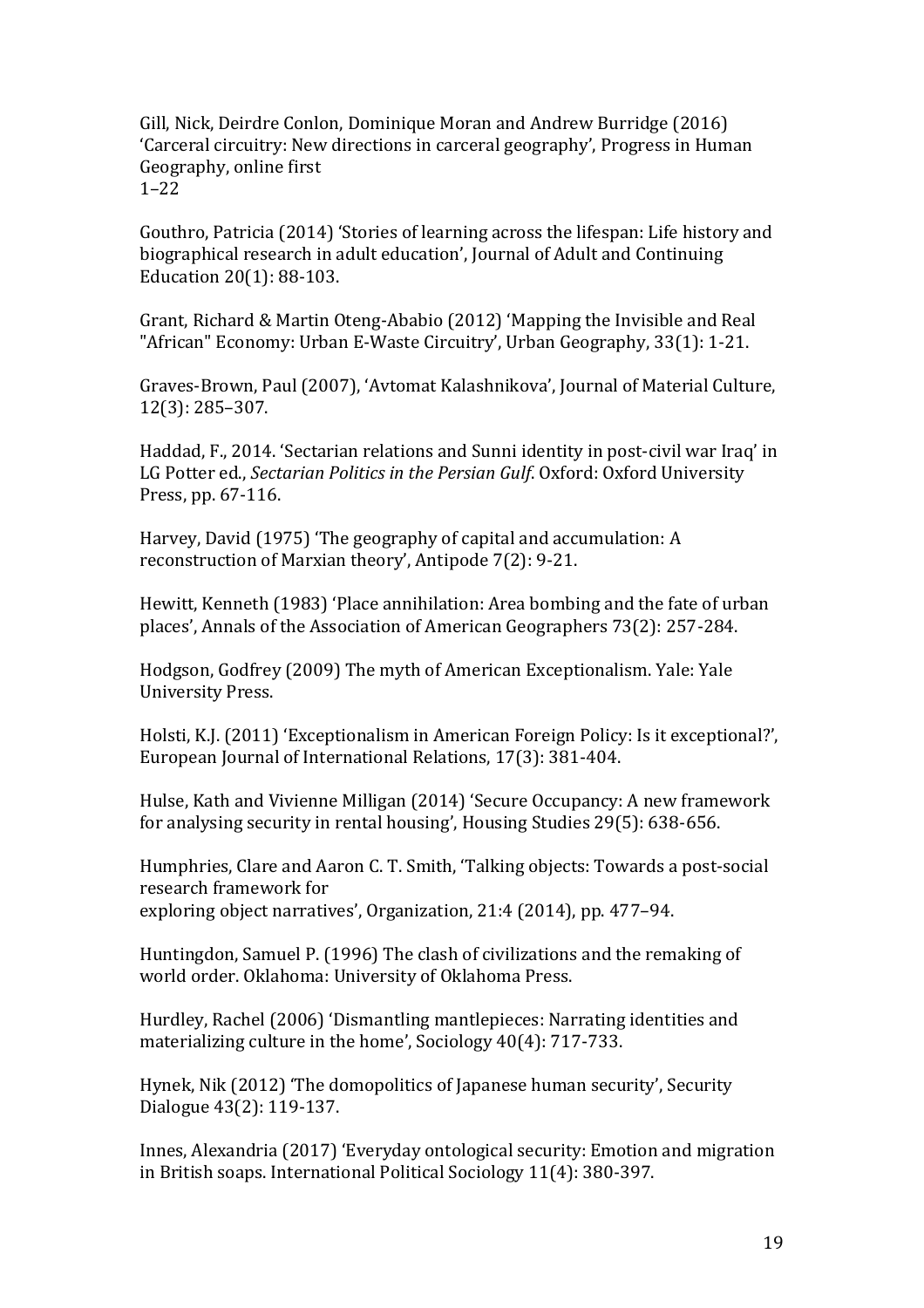Kadi-Kanifi, Karima and John Keenan (2015) 'Singing better songs? A life history study of higher education teacher educators in the English further education sector', Power and education 7(3): 338-354

Kantola, Johanna (2007) 'The gendered reproduction of the state in International Relations', British Journal of Politics and International Relations 9(2): 270-83.

Kaplan, Morton A. (1975) Systems and process in international politics. New York: RE Krieger.

Kay, Sean (2012) 'Ontological security and peacebuilding in Northern Ireland', Contemporary Security Policy 33(2): 236-263.

Keohane, Robert O. (2005) After Hegemony: Cooperation and discord in the world political economy. Princeton: Princeton University Press.

Kinnvall, Catarina (2004) 'Globalisation and religious nationalism: Self, identity and the search for ontological security', Political Psychology 25(5): 741-767.

Kinnvall, Catarina and Jennifer Mitzen (2017) 'An introduction to the special issue: Ontological securities in world politics', Cooperation and Conflict 52(1): 3- 11.

Kissinger, Henry (1994) Diplomacy: The history of diplomacy and the balance of power. New York: Simon and Schuster.

Kissinger, Henry (2003) Crisis: The anatomy of two major foreign policy crises. New York: Simon and Schuster.

Kotsila, Panagiota and Subramanian Saravanan (2017) 'Biolpolitics gone to shit? State narratives versus everyday realities of water and sanitation in the Melong Delta', World Development 93: 374-388.

Laffey, Mark and Sathaharan Nadarajah (2012) 'The hybridity of the liberal peace: States, diasporas and insecurity', Security Dialogue 43(5): 403-420.

Latour, Bruno (2007) Reassembling the Social: An introduction to actornetwork-theory. Oxford: Oxford University Press.

Lepgold, Joseph and Timothy Mckeown (1995) 'Is American Foreign Policy Exceptional? An empirical analysis', Political Science Quarterly, 110(3): 369-384.

Logue, Daniel M and Stewart R. Clegg (2015) 'Wikileaks and The News of the World: The Political Circuitry of Labeling', Journal of Management Inquiry, 24(4): 394– 404.

Mac Ginty, Roger and Pamina Firchow (2016) Top-down and bottom-up narratives of peace and conflict, *Politics*, 36(3): 308-323.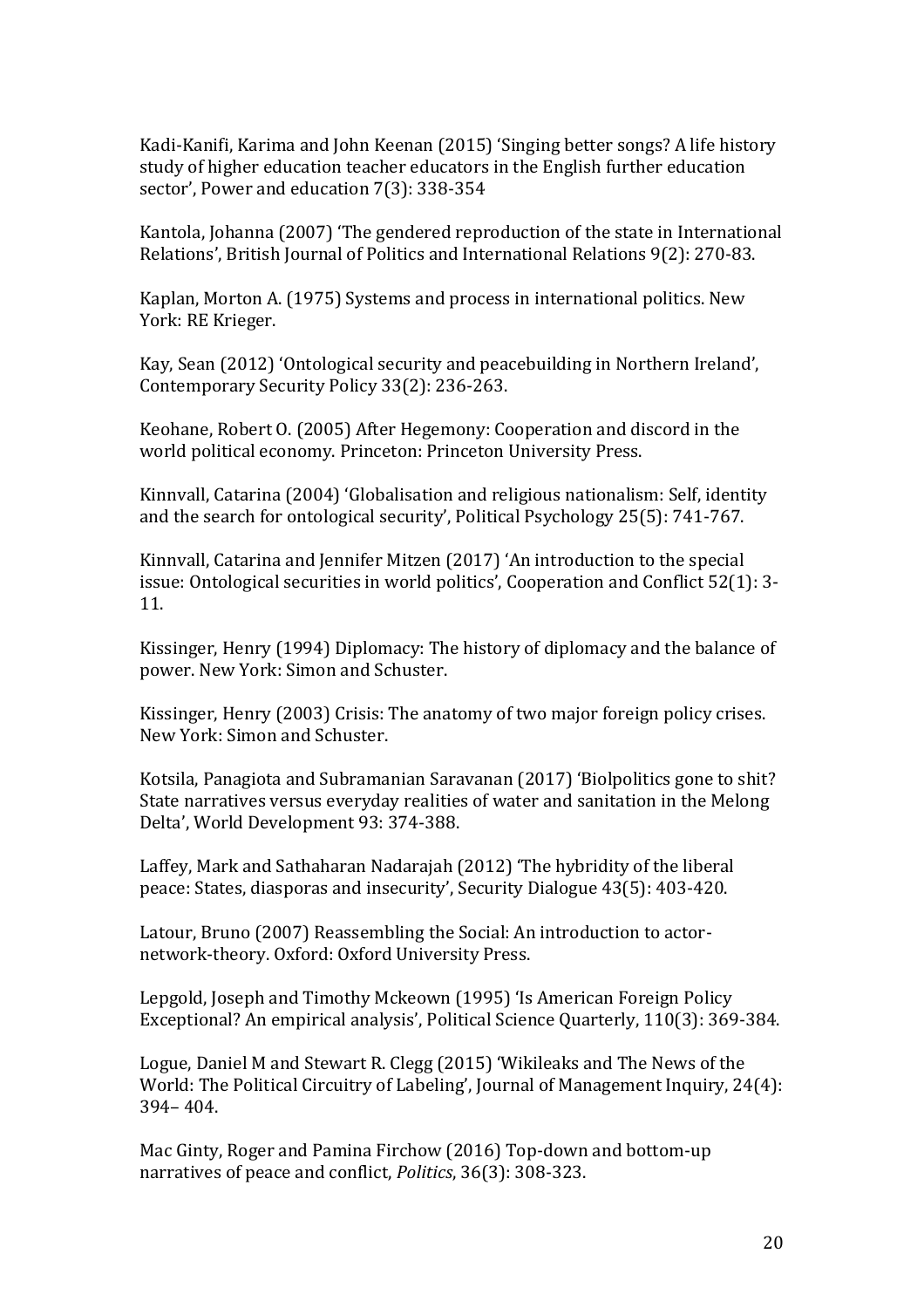Mac Ginty, Roger (2017) 'A material turn in International Relations: The 4x4, intervention and resistance', Review of International Studies 19(1): 6-27.

Marx, Karl (1887) Capital *A Critique of Political Economy* Volume I Book One: The Process of Production of Capital

Mies, Maria (2014) Patriarchy and accumulation on a world scale: Women in the international division of labour, 2nd edition, London: Zed Books.

Miller, Daniel (2008) The Comfort of Things. Cambridge: Polity

Mitchell, Audra (2011), 'Quality/Control: International peace interventions and "the everyday"', Review of International Studies 37(4): 1623-1645.

Morgenthau, Hans J. (1948) Politics among nations. New York: Alfred Knopf.

Narain, Seema (2014) 'Gender in International Relations: Feminist perspectives of J. Ann Tickner', Indian Journal of Gender Studies 21(2): 179-197.

Neumann, Cecile B. and Iver B. Neumann (2015) 'Uses of the Self: Two ways of thinking about scholarly situatedness and method', Millennium 43(3): 798-819.

Newsinger, John (2013) 'The British counter-insurgency myth', Race & Class 55(1): 92-97.

Newton, James (2008) 'Emotional attachment to home and security for permanent residents in caravan parks in Melbourne', Journal of Sociology 44(3): 219-232.

Parkins, J., Stedman, R., & Varghese, J. (2001). Moving towards local-level indicators of sustainability in forest-based communities: A mixed-method approach. Social Indicators Research, 56(1), 43–72.

Parpart, Jane (2000). Rethinking Participatory Empowerment, Gender and Development: The PRA Approach. Aalborg: Institut for Historie, Internationale Studier og Samfundsforhold, Aalborg Universite.

Pennisi, Elizabeth (2003) 'Tracing Life's Circuitry', Science, 302(5651): 1646- 1649.

Circuitry Through E-textile Materials', Journal of Science Education and Technology, 22(5): 751-763.

Picq, Manuela Lavinas (2013) 'Critics at the edge? Decolonizing methodologies in International Relations', International Political Science review 34(4): 444-455.

Pylypa, Jen (1998) 'Power and Bodily Practice: Applying the work of Foucault to the anthropology of the body', Arizona Anthropologist 13: 21-36.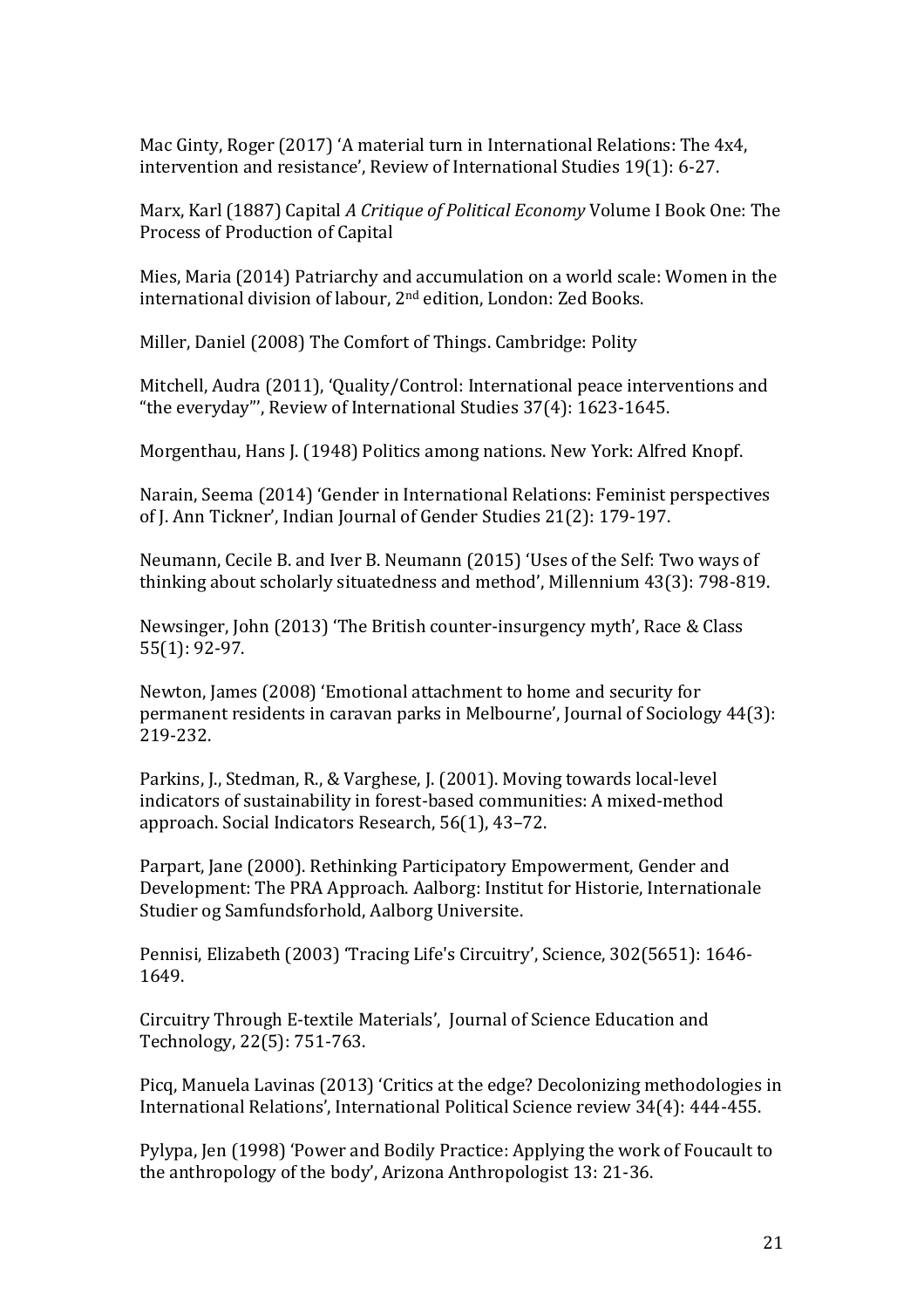Randazzo, Elisa (2016) 'The paradoxes of the "everyday": Scrutinizing the local turn in peacebuilding', Third World Quarterly 37(8~): 1351-1370.

Richmond, Oliver, P. (2009) 'Becoming Liberal, Unbecoming Liberalism: Liberallocal hybridity via the everyday as a response to the paradoxes of the liberal peace', Journal of Intervention and Statebuilding 3(3): 324-344.

Richmond, Oliver, P. (2011) 'De-romanticising the local, de-mystifying the international: Hybridrity in Timor Leste and the Solomon Islands', The Pacific Review 24(1): 115-136.

Roberts, David (2011) 'Beyond the Metropolis" Popular peace and postconflict peacebuilding', Review of International Politics 37(5): 2535-2556.

Quota, Samir, Raiji-Leena PunamÄki and Eyad El Sarraj (1998) 'House demolition and mental health: Victims and witnesses', Journal of Social Distress and the Homeless 7(4): 279-288.

Reid, Bryonie (2007) 'Creating counterspaces: Identity and the home in Ireland and Northern Ireland', Environment and Planning D 25: 933-950.

Sabaratnum, Meera (2013) 'Avatars of Eurocentrism in the critique of the liberal peace', Security Dialogue 44(3): 259-278.

Schwartz, Herman (2012) 'Housing, the welfare state, and the global financial crisis: What is the connection?', Politics & Society 40(1): 35-58.

Scott, James C. (1990) Domination and the Art of resistance: Hidden transcripts, New Haven: Yale University Press.

Scott, James, C. (2013) Decoding subaltern politics: Ideology, disguise and resistance. Abingdon: Routledge.

Shakini Shankar (2006) 'Metaconsumptive practices and the circulation of objectifications', Journal of Material Culture, 11:3, 293–317.

Singer, David J. (1961) 'The level-of-analysis problem in international relations', World Politics 12(3): 453-460.

Sjoberg, Laura (2011) 'Gender, the state and war redux: Feminist international relations across "levels of analysis"', International Relations 25(1): 108-134.

Slaughter, Anne-Marie (2017) The Chessboard and the Web: Strategies of connection in a networked world. Yale: Yale University Press.

Spiegel, Steven (2003) Regional security and the levels of analysis problem, Journal of Strategic Studies, 26(3): 75-98.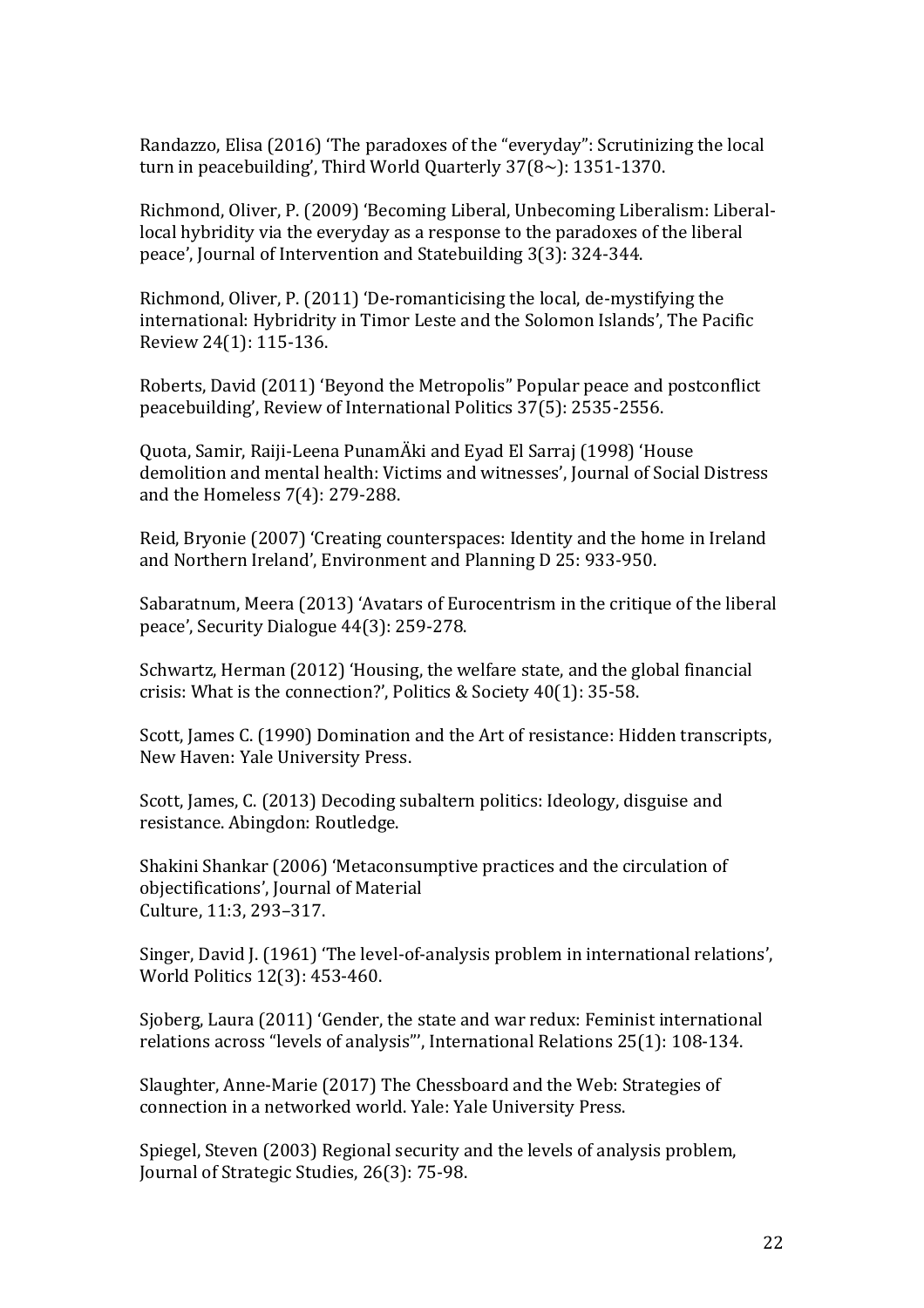Spivak, Gayatri Chakravorty (1988) Can the Subaltern Speak? Basingstoke: Macmillan.

Srivastava, Jayati and Ananya Sharma (2014) 'International Relations Theory and World Order: Binaries, silences and alternatives', South Asian Survey, 21(1- 2): 20-34.

Stanley, Liam and Richard Jackson (2016) 'Introduction: Everyday narratives in world politics', Politics 36(3): 223-235.

Steans, Jill (2003) 'Engaging from the margins: Feminist encounters with the "mainstream" of International Relations', British Journal of Politics and International Relations 5(3): 428-454.

Steele, Brent J. (2008) Ontological security in IR: Self-identity and the IR state London: Routledge.

Stephenson, S.A. (2002) 'Children of the streets and shadow communities of the city', Russian Social Science review 43(5): 59-75.

Taber, Nancy (2013) 'A composite life history of a mother in the military: Storying gendered experiences', Women's Studies International Forum 37: 16- 25.

Temby, Owen (2015) 'What are levels of analysis and what do they contribute to international relations theory?,' Cambridge Review of International Affairs, 28(4): 721-742.

Taylor, Steve (2013) 'Searching for ontological security: Changing meanings of home amongst a Punjabi diaspora', Contributions to Indian Sociology 47(3): 395- 422.

Tickner, Arlene B. (2013) 'Core, Periphery and (Neo)Imperialist International Relations', European Journal of International Relations, 19(3): 627-646.

Trentmann, Frank (2016) Empire of Things: How we became a world of consumers, from the fifteenth century to the twenty-first. London: Allen Lane.

Walters, Ian (1997) 'Vietnam Zippos', Journal of Material Culture, 2(1): 61–75.

Walters, W (2004) 'Secure borders, safe have, domopolitics', Citizenship Studies 8(3): 237-260.

Waltz, Kenneth N. (2001) Man, the state and war: A theoretical analysis. New York: Columbia.

Warr, Tracey (2001) 'Circuitry', Performance Research, 6(3): 8-12.